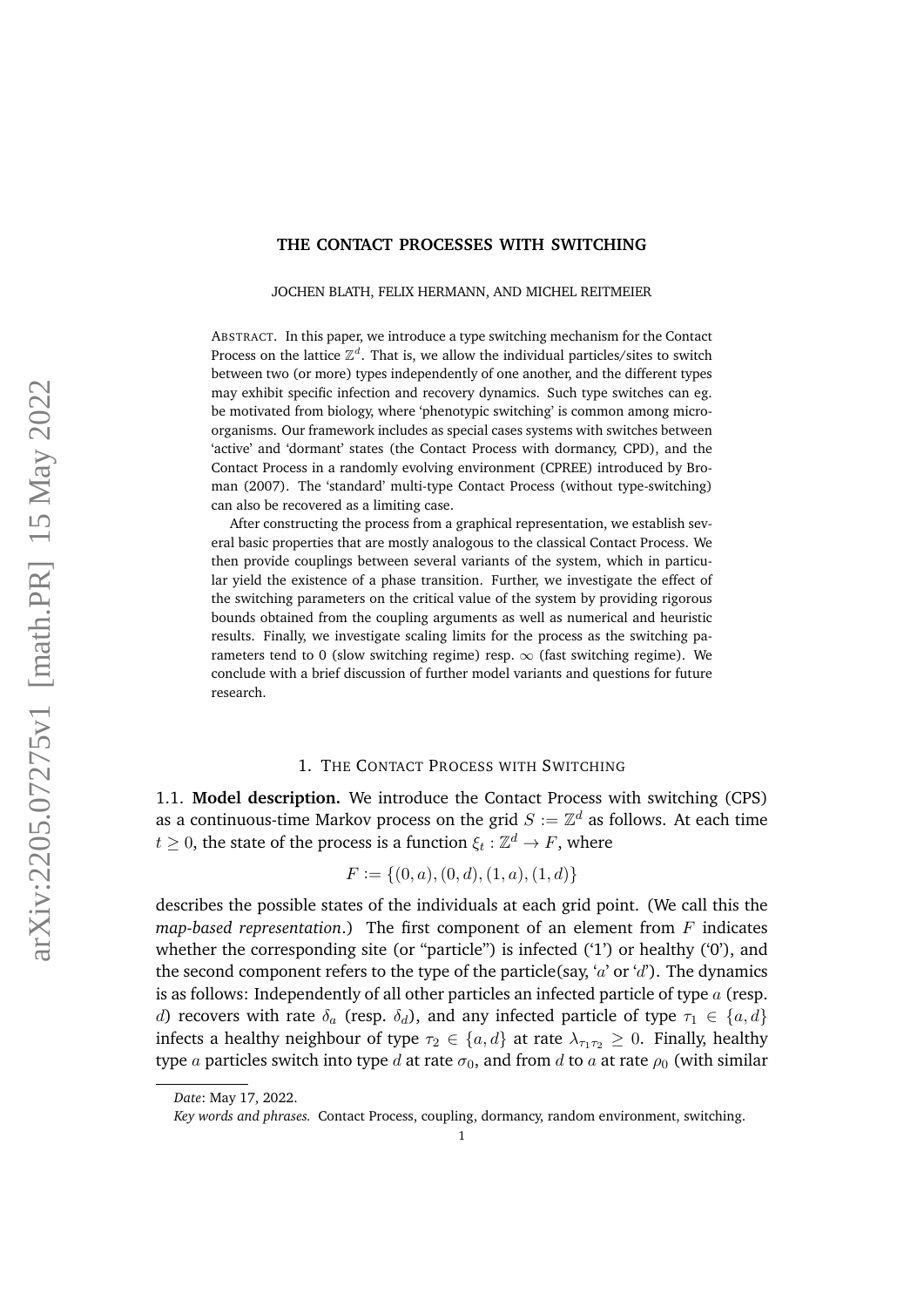rates  $\sigma_1$  $\sigma_1$  and  $\rho_1$  for the infected individuals). See Figure 1 for a visualization of these transition rates at a given site  $x$ , where we define

$$
n_{1,a}(x,\xi) := |\{ z \in \mathcal{N} : \xi(x+z) = (1,a) \}|
$$

as the number of infected type  $\alpha$  individuals in the (finite) neighbourhood of  $x$  given by  $\mathcal{N} \subset \mathbb{Z}^d$ , and correspondingly,

$$
n_{1,d}(x,\xi) := |\{ z \in \mathcal{N} : \xi(x+z) = (1,d) \}|
$$

for the number of infected neighbours of x of type  $d$ .

<span id="page-1-0"></span>For simplicity, we restrict ourselves here to finite neighbourhoods  $N$ , so that the CPS  $\{\xi_t\}$  can readily be constructed e.g. from a graphical representation (see Section [2.1](#page-2-0) for details). Further, we assume  $\sigma_0 = \sigma_1 = \sigma$  and  $\rho_0 = \rho_1 = \rho$  unless stated otherwise.



FIGURE 1. Flip rates of the Contact Process with switching (CPS).

The above type switches can be motivated for example by *phenotypic switches* fostering persistence in bacterial communities, cf. Balaban et al. [\[1\]](#page-18-0). The increased phenotypic diversity obtained from different switching mechanisms can often be understood as bet-hedging strategy in fluctuating environments and has recently been investigated eg. in branching process based models [\[6,](#page-18-1) [2\]](#page-18-2). The special case of *Microbial dormancy* [\[13\]](#page-18-3) may be seen as drastic form of such a type switch, where individuals enter inactive states with vanishing metabolic activity. This seems e.g. to be an efficient strategy to curb virus epidemics, cf. e.g. [\[10,](#page-18-4) [3\]](#page-18-5), and this partially motivated the present study.

1.2. **Special cases.** Obviously, a *first special case* of the CPS model is given by the classical Contact Process, denoted by CP, with parameters  $\lambda$  and  $\delta$  chosen as

$$
\lambda_{aa} = \lambda_{ad} = \lambda_{dd} = \lambda_{da} = \lambda \quad \text{and} \quad \delta_a = \delta_d = \delta.
$$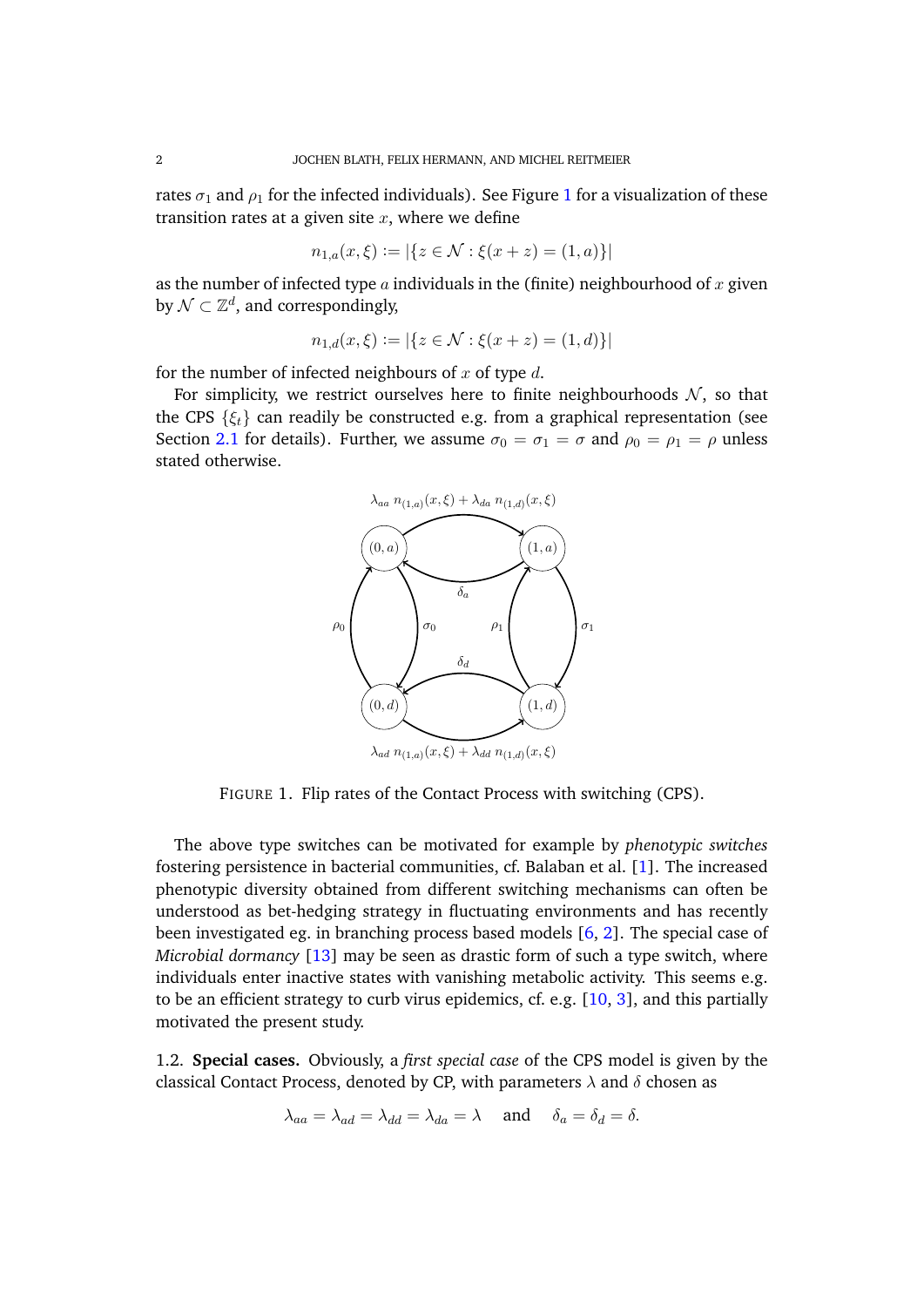A *second special case* can be obtained from choosing

$$
\lambda_{aa} = \lambda
$$
, and  $\lambda_{ad} = \lambda_{da} = \lambda_{dd} = 0$ .

This process, in which the type  $d$  particles neither infect neighbours nor get infected, will be called the Contact Process with (host) dormancy (CPD). This special case served as motivation for the notation  $a$  (for 'active state') and  $d$  (for 'dormant state'). See Figure [2](#page-3-0) (left) for a visualization of the corresponding flip rates.

Intuitively, the incorporation of dormancy should lead to an increase of the critical infection rate of the process (compared to the classical Contact Process), and this is indeed the case as we will see below. However, the strength of the observed effect will depend on the particular model parameters, and here further natural parameter choices arise. For example, if one interprets (microbial) host dormancy as a state of vanishing metabolic activity, then this suggests that the recovery rate  $\delta_d$ should be close to zero (the host does not recover from an infection while dormant). In contrast, if one considers (human) dormancy from an epidemiological point of view as periods of reduced social contacts, then during such 'dormant states', recovery should still be possible (while the ability to infect neighbours should be 0). Clearly, the second strategy seems more efficient for the hosts since it allows recovery during dormancy. This intuition will be confirmed later on (cf. Remark [3.5\)](#page-10-0).

Naturally, one could also consider dormancy on the level of infectors instead of hosts. For example, when the activity of the infector can be linked to a specific state of the host, such as the reactivation of Herpes viruses which can be triggered by periods of stress of the host (cf.  $[12]$ ), then the CPS model could still be applicable. However, if the dormancy state of an infector switches independently of the state of the host, this will lead to yet another model class outside the scope of the present paper. A possible corresponding 'CPID' model will briefly be discussed in Section [4.3.](#page-14-0)

A *third special case* of our model is given by the Contact Process in a randomly evolving environment (CPREE) investigated by Broman [\[5\]](#page-18-7). Here, only the recovery rates depend on the type of the particle in question. Denoting by  $n_{(1)}(x,\xi)$  the number of infected individuals in the N-neighbourhood of x in  $\xi$ , its flip rates are given by Figure [2](#page-3-0) (right).

In this model, the states  $\alpha$  and  $\beta$  can be interpreted as the two states of a random environment which evolves independently for each individual whose susceptibility for infection and ability for recovery is governed by the state of the environment.

# 2. BASIC PROPERTIES OF THE CONTACT PROCESS WITH SWITCHING

<span id="page-2-0"></span>2.1. **Graphical construction and self-duality.** We introduce a graphical construction of the CPS, which is the key to establish several couplings within our model and the CP. Based on this construction, we also find that the CPS has a dual process within the same class of processes and even obtain an exact *self-duality* in the case  $\lambda_{ad} = \lambda_{da}.$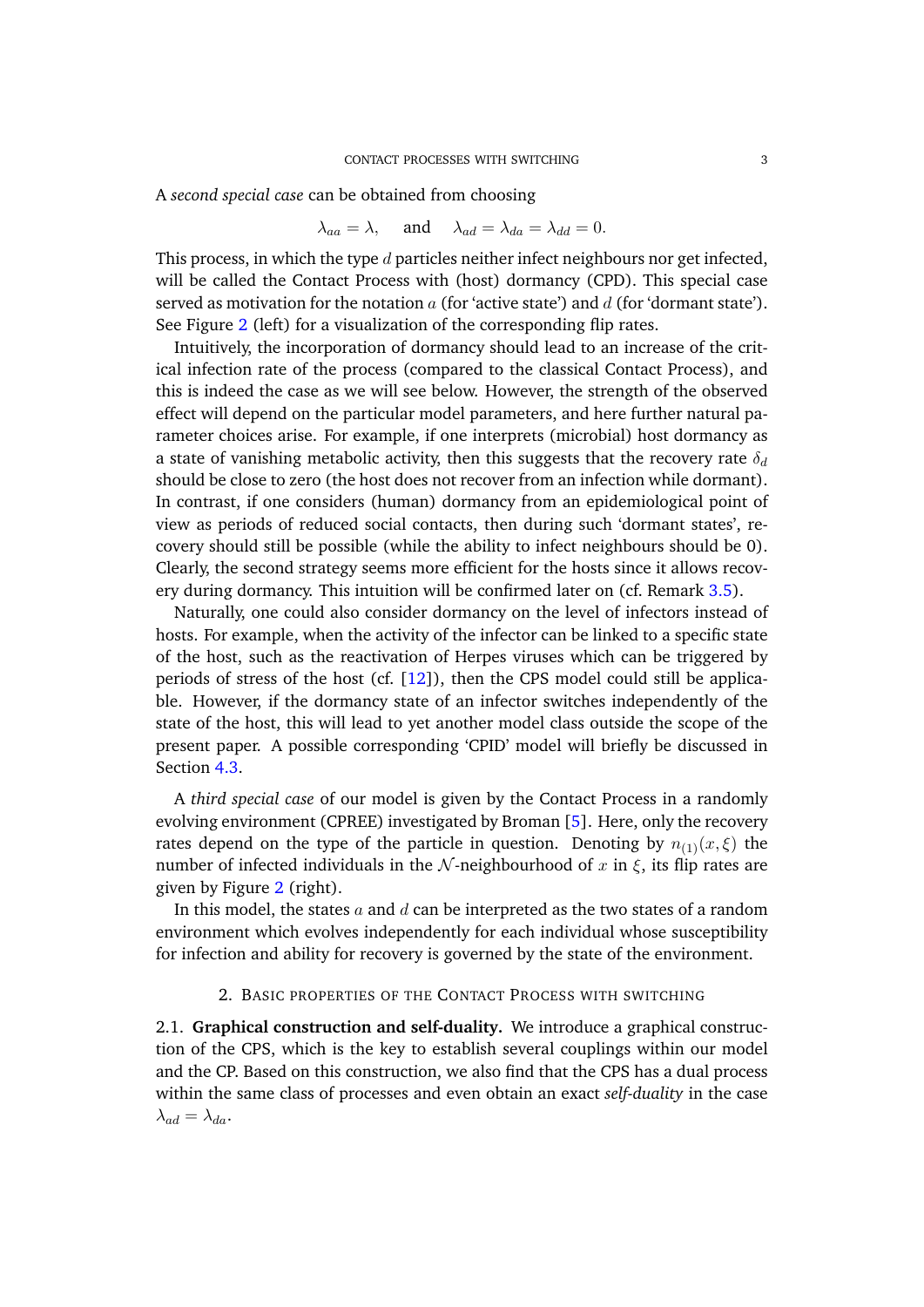<span id="page-3-0"></span>

FIGURE 2. Left: Flip rates of the Contact Process with dormancy (CPD). Here,  $\delta_d$  can be either positive or zero. Right: The Contact Process in a randomly evolving environment (CPREE).

The construction is a simple extension of the classical graphical representation for the basic CP given by Harris [\[9\]](#page-18-8) and relies on families of independent Poisson processes driving infection and recovery events, combined with an idea from the construction of the CPREE [\[19\]](#page-19-0) to determine the activity states of the particles.

Recalling the *map*-based representation  $\{\xi_t\}$  form the introduction, note that here it will be convenient to work with the equivalent *set*-based representation involving

$$
\mathcal{A}_t := \{ x \in S \mid \xi_t(x)_2 = a \},
$$

the set of all active sites at time  $t$ , and

$$
\mathcal{X}_t := \{ x \in S \mid \xi_t(x)_1 = 1 \},\
$$

the set of all infected sites at time t, where  $\xi_t(x)_i$  denotes the *i*th component of  $\xi_t(x)$ .

To carry out the construction, let the following families of independent Poisson Point Processes (PPPs) be defined on a common probability space  $(\Omega, \mathcal{F}, \mathbb{P})$ :

- The (potential) *recovery events*, given by PPPs  $U^{a,x} = \{U_n^{a,x}, n \ge 1\}$ ,  $U^{d,x} =$  $\{U_n^{d,x}, n \geq 1\}$ , for every  $x \in S$  with rates  $\delta_a$  and  $\delta_d$ , respectively.
- The (potential) *type switching events*, given by the set of PPPs  $V^{x,a\rightarrow d}$  and  $V^{x,d\rightarrow a}$  for every  $x\in S$  with rates  $\sigma$  and  $\rho$ , respectively.
- The potential *infection events*, given by PPPs  $T^{x \to y,aa}$ ,  $T^{x \to y,ad}$ ,  $T^{x \to y,da}$  and  $T^{x \to y,dd}$  for every pair of neighbours  $(x,y) \in S^2$  with rates  $\lambda_{aa},\, \lambda_{ad},\, \lambda_{da}$  and  $\lambda_{dd}$ , respectively.

For convenience we denote these collections of PPPs by  $U, V$  and  $T$ , respectively.

On the space time grid  $S\times[0,\infty)$  we draw  $\delta_a$ 's,  $\delta_d$ 's,  $\sigma$ 's or  $\rho$ 's for every arrival time in  $U^{a,x}$ ,  $U^{d,x}$ ,  $V^{x,a\to d}$  or  $V^{x,d\to a}$ , respectively. A  $\delta_a$  (or  $\delta_d$ ) at  $(x,t)$  indicates that the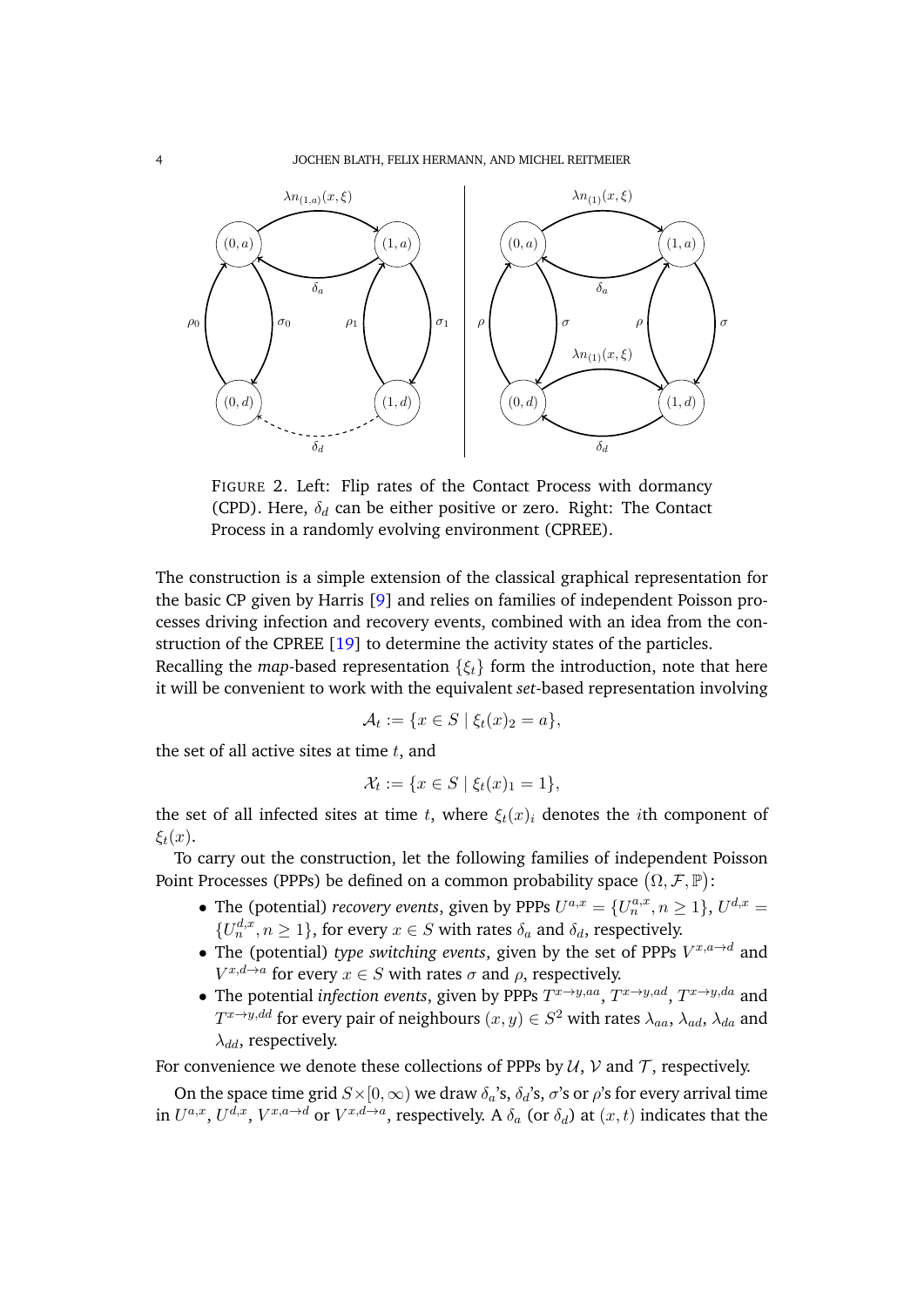particle  $x$  recovers from infection if it is infected and active (or dormant) at time  $t$ . The  $\sigma$ 's and  $\rho$ 's mark changes from active to dormant and vice versa. Moreover, we draw arrows of type  $\tau \in \{aa, ad, da, dd\}$  from  $(x, t)$  to  $(y, t)$ , whenever  $t \in T^{x \to y, \tau}$ . In particular, an arrow of type aa from  $(x, t)$  to  $(y, t)$  signifies that y gets infected by  $x$  at time  $t$  if both particles are active and  $x$  is infected. The graphical construction is illustrated in Figure [3.](#page-6-0)

Now, we can construct the process of active particles,  $(A_t)_{t>0}$ , by letting  $V_{x,t}$  =  $(V^{x,d\rightarrow a} \cup V^{x,a\rightarrow d}) \cap [0,t]$ , the switching times of x until time t, and writing

$$
\mathcal{A}_t := \Big\{ x \in \mathbb{Z}^d \Big| \mathcal{V}_{x,t} = \emptyset \land x \in \mathcal{A}_0 \text{ or } \max(\mathcal{V}_{x,t}) \in V^{x,d \to a} \Big\},\
$$

such that a particle is active, iff either it was active in the beginning and no switching occurred or the last switching time before t is of type  $d \rightarrow a$ . Finally, this can be used to define the notion of *infection paths* similarly to [\[19,](#page-19-0) Definition 2.3]. Note that we desist from their notion of *active* paths to avoid confusion.

For  $x, y \in S$  we say there *exists an infection path from*  $(x, 0)$  *to*  $(y, t)$  if there exists a time sequence  $s_0 = 0 < s_1 < s_2 < \cdots < s_{\ell+1} = t$  with  $\ell \in \mathbb{N}$  and a sequence of particles  $x_0 = x, x_1, x_2, \ldots, x_\ell = y$  such that:

- (i) For  $i \in [\ell]$  there exists at time  $s_i$  an arrow from  $x_{i-1}$  to  $x_i$  and the activity states of  $x_{i-1}$  and  $x_i$  at time  $s_i$  *match* with the type of the arrow, i.e. if both particles are for example active at time  $s_i$  then the arrow has to be of type aa.
- (ii) For any  $\delta_a$  at  $(\tilde{x}, t) \in \{x_i\} \times (s_i, s_{i+1})$  it holds  $\tilde{x} \notin \mathcal{A}_t$ .
- (iii) For any  $\delta_d$  at  $(\tilde{x}, t) \in \{x_i\} \times (s_i, s_{i+1})$  it holds  $\tilde{x} \in \mathcal{A}_t$ .

Consequently, for  $t > 0$  we define

 $\mathcal{X}_t := \{y \in \mathbb{Z}^d : \text{for } x \in \mathcal{X}_0 \text{ exists an infection path from } (x,0) \text{ to } (y,t)\}$ 

the set of infected particles at time  $t.$  The pair  $(\mathcal{X}_t,\mathcal{A}_t)_t$  now gives an explicit construction of the CPS via the *set*-based representation.

In the same way as in [\[7,](#page-18-9) (2.1) Theorem] we can find  $t_0 > 0$  such that the interaction graph splits almost surely into clusters of finite size, making sure that the CPS is well-defined.

- *Remark* 2.1. (1) To specify initial configurations of infected particles  $I \subset \mathbb{Z}^d$ and of active particles  $A \subset \mathbb{Z}^d$ , i.e. choosing  $\mathcal{X}_0 = I$  and  $\mathcal{A}_0 = A$ , we use the notation  $\mathcal{X}^{I,A}_t$  $t^{I,A}$  and  $\mathcal{A}_t^{I,A}$  $t^{I,A}$  as well as  $\xi^{I,A}_t$  $t^{1,A}$ .
	- (2) Strictly speaking, the above defined process is left- but not right-continuous (cf. [\[7,](#page-18-9) p.127]). Nevertheless, the left- and right-continuous versions are almost surely equal at any fixed time  $t$  because the process has only countably many jumps. Hence, if we insist on càdlàg paths, we simply can redefine our process as the corresponding right-continuous version.

From this graphical construction, by the usual thinning and coupling arguments, the following basic properties can easily be established: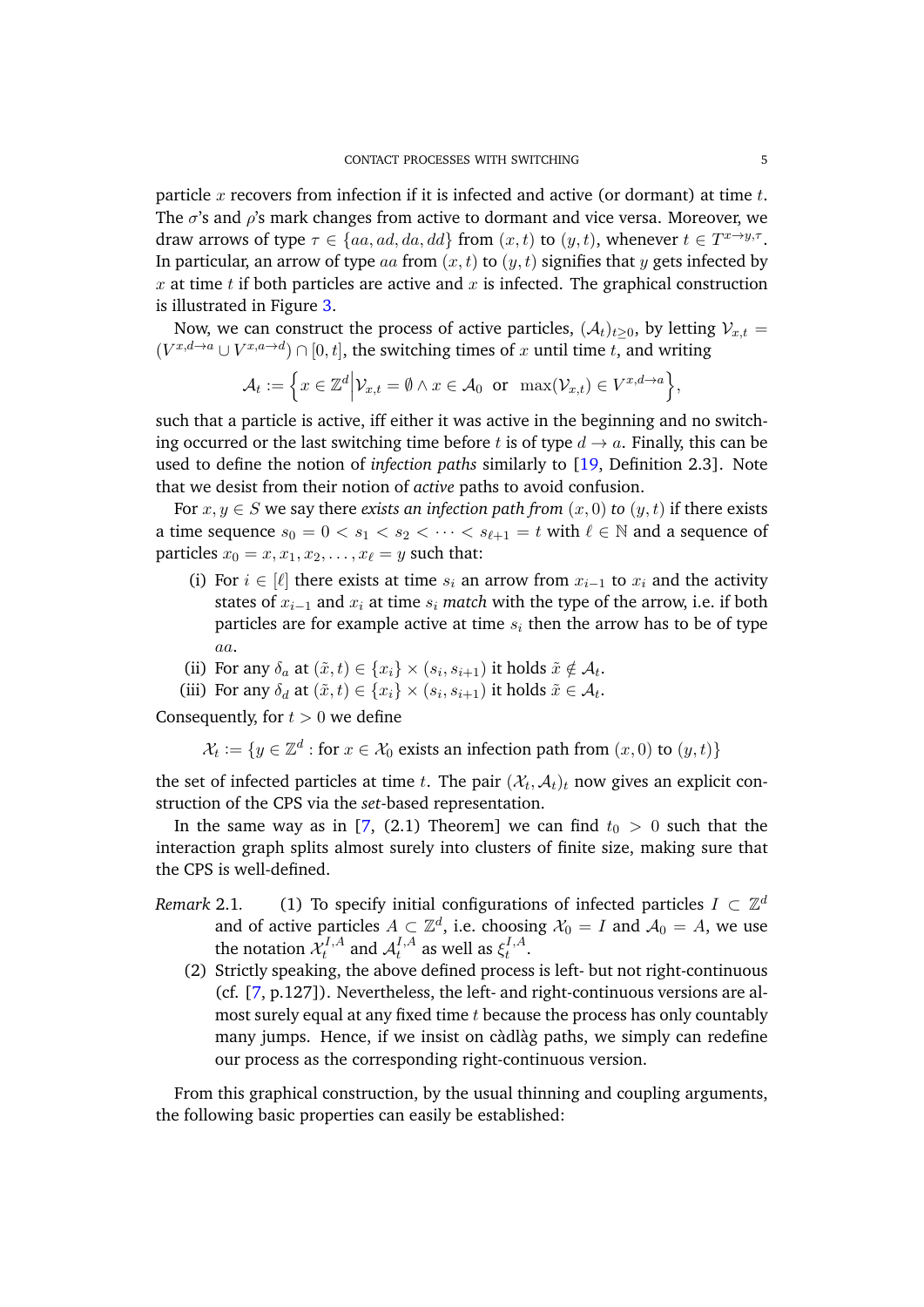<span id="page-5-0"></span>**Theorem 2.2.** Let  $(\mathcal{X}_t, \mathcal{A}_t)_{t\geq 0}$  and  $(\tilde{\mathcal{X}}_t, \mathcal{A}_t)_{t\geq 0}$  two CPS with coupled activity states.

*(1)* If  $X_0 \subseteq \tilde{X}_0$  and the respective parameters satisfy  $\tilde{\lambda}_\tau \geq \lambda_\tau \geq 0$  for each  $\tau \in$  ${aa, ad, da, dd}$  and  $0 \leq \tilde{\delta}_{\bullet} \leq \delta_{\bullet}$  for every  $\bullet \in \{a, d\}$ , then there exists a  $\mathit{coupling\ of}\ (\mathcal{X}_t)$  and  $(\tilde{\mathcal{X}}_t)$  such that

$$
\mathcal{X}_t \subseteq \tilde{\mathcal{X}}_t, \qquad \text{for all } t \geq 0. \quad \text{(monotonicity)}
$$

- *(2) If*  $I_1, I_2 \subseteq S$ *, then*
- $\mathcal{X}_t^{I_1,\mathcal{A}_0} \cup \mathcal{X}_t^{I_2,\mathcal{A}_0} = \mathcal{X}_t^{I_1 \cup I_2,\mathcal{A}_0}, \qquad \text{for all } t \geq 0.$  (additivity) *(3) If* I ⊆ J ⊆ S*, then*  $\mathcal{X}_{t}^{I,\mathcal{A}_{0}} \subseteq \mathcal{X}_{t}^{J,\mathcal{A}_{0}}$  for all  $t \geq 0$ . (attractivity)

As for the basic CP and the CPREE we obtain the dual process starting at a fixed time t and letting the process run backwards in time, denoting  $\hat{\mathcal{X}}^t_s = \mathcal{X}_{t-s}$  and  $\hat{\mathcal{A}}^t_s = \mathcal{A}_{t-s}$  for  $0 \leq s \leq t.$  By reverting all arrows in the graphical construction of the forward-time version, one verifies that  $(\hat{\mathcal{X}}^t_s, \hat{\mathcal{A}}^t_s)_s$  follows almost the same dynamics as  $(X_s, A_s)$ <sub>s</sub>, except for the roles of ad-arrows and da-arrows being switched. Hence, it holds:

<span id="page-5-2"></span>**Theorem 2.3** (Duality). The dual process of a CPS  $(\mathcal{X}_t, \mathcal{A}_t)_t$  is also distributed as a CPS with the same parameters as  $(\mathcal{X}_t,\mathcal{A}_t)_t$  except for  $\lambda_{ad}$  and  $\lambda_{da}$  being swapped. *Consequently, if it holds that*  $\lambda_{ad} = \lambda_{da}$ , then  $(\mathcal{X}_t, \mathcal{A}_t)$  is self-dual.

In particular, all special cases mentioned in the introduction are self-dual. The construction of the dual process is also illustrated in Figure [3.](#page-6-0) Further, from the picture it follows immediately that the so called *duality relation* holds, namely

$$
\{\mathcal{X}_t^{I,A} \cap J \neq \emptyset\} = \{\mathcal{X}_s^{I,A} \cap \hat{\mathcal{X}}_s^{t,J,A_t} \neq \emptyset\} = \{I \cap \hat{\mathcal{X}}_t^{t,J,A_t} \neq \emptyset\} \text{ for all } 0 \le s \le t.
$$

<span id="page-5-3"></span>2.2. **Stationary distributions and phase transition.** In what follows, we will make use of both the map-based as well as the set-based representation for notational convenience.

Since type switches are independent of the infection and recovery dynamics, it is easy to verify that  $A_t$  converges in distribution to its unique stationary distribution  $\pi_{\alpha}$ , which lets any site in S be active with probability  $\alpha := \frac{\rho}{\sigma^2}$  $\frac{\rho}{\sigma+\rho}$  and dormant otherwise, independently of each other. Thus,

$$
\mu^{triv}:=\delta_{\{0\}^{\mathbb{Z}^d}}\otimes \pi_{\alpha}
$$

is a *trivial* stationary distribution of  $(\xi_t)$ . We now investigate the existence, and convergence into, further stationary distributions.

<span id="page-5-1"></span>**Theorem 2.4.** Let  $(\xi_t^1)$  be a CPS with initial distribution  $\delta_{\{1\}^{\mathbb{Z}^d}}\otimes\pi_\alpha$ . Then,  $\xi_t^1\Rightarrow\xi_\infty^1$ as  $t$   $\to$   $\infty$ , where  $\mathcal{L}(\xi^1_\infty)$  is a stationary distribution of  $(\xi_t)$  (the upper invariant measure)*.*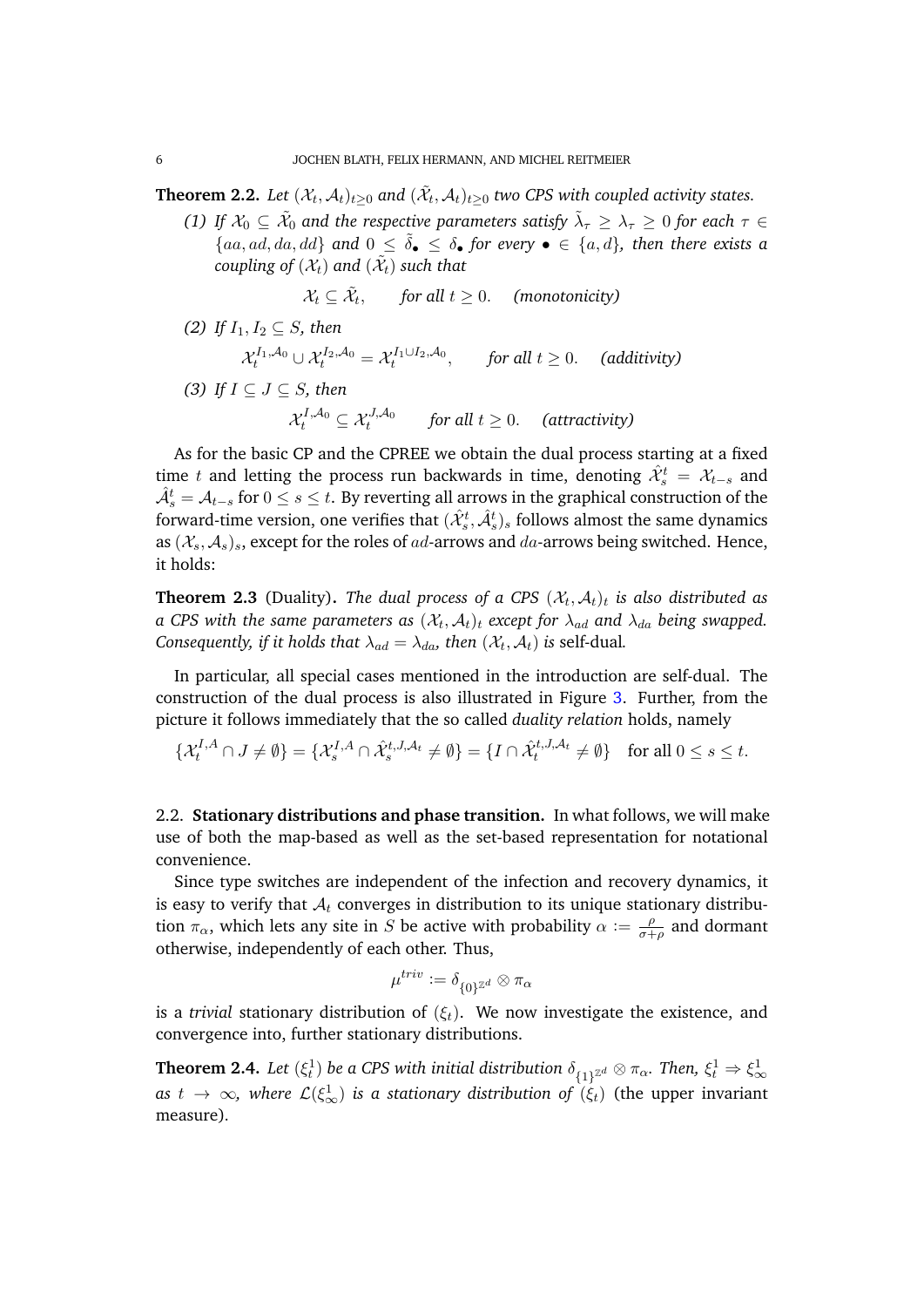<span id="page-6-0"></span>

FIGURE 3. CPS and the dual process. The CPS  $\mathcal{X}^{I,A}_t$  $t^{1,A}$  started with  $I=\{2,3\}$  and  $A=\{2,4,5,6\}$  running upwards, and the dual  $\hat{\mathcal{X}}_s^{t,J,\mathcal{A}_t}$ started from time t in  $J = \{4\}$  and  $\mathcal{A}_t = \{2, 3, 6\}$  running downwards. The states  $(0, a)$ ,  $(0, d)$ ,  $(1, a)$  and  $(1, d)$  are depicted with gray solid, gray dotted, black solid and black dashed lines, respectively.

The proof of this theorem will be very similar to that of  $[7, (2.7)$  $[7, (2.7)$  Theorem, p. 123] and will make use of the following lemma (cf. [\[7,](#page-18-9) (2.8) Lemma, p. 123]):

<span id="page-6-1"></span>**Lemma 2.5.** Let  $\xi_t^1$  as specified above, then for any sets  $H, A, D \subseteq S$  with  $A \cap D = \emptyset$ *the function*

$$
\Phi_t(H, A, D) := \mathbb{P}\big(H \subseteq (\mathcal{X}_t)^c \big| A \subseteq \mathcal{A}_t, D \subseteq (\mathcal{A}_t)^c\big)
$$

*is increasing in* t*.*

*Proof.* This follows from a restarting argument combined with the attractivity es-tablished in Theorem [2.2\(](#page-5-0)3): Let  $H, A, D \subseteq S$  with  $A \cap D = \emptyset$  and  $s, t > 0$ . Then,

$$
\Phi_{t+s}(H, A, D) = \mathbb{P}\left(H \subseteq (\mathcal{X}_{t+s})^c | A \subseteq \mathcal{A}_{t+s}, D \subseteq (\mathcal{A}_{t+s})^c\right)
$$
  
\n
$$
= \mathbb{P}\left(H \subseteq (\mathcal{X}_t^{\mathcal{X}_s})^c | A \subseteq \mathcal{A}_t^{\mathcal{A}_s}, D \subseteq (\mathcal{A}_t^{\mathcal{A}_s})^c\right)
$$
  
\n
$$
\geq \mathbb{P}\left(H \subseteq (\mathcal{X}_t^{\mathbb{Z}^d})^c | A \subseteq \mathcal{A}_t^{\mathcal{A}_s}, D \subseteq (\mathcal{A}_t^{\mathcal{A}_s})^c\right)
$$
  
\n
$$
= \Phi_t(H, A, D),
$$

where we used stationarity of  $(A_t)$  in the last step.

*Proof of Theorem [2.4.](#page-5-1)* We show convergence of the finite dimensional distributions (depending on finitely many sites). For this, let  $m \in \mathbb{N}$ ,  $x_1, \ldots, x_m \in S$  and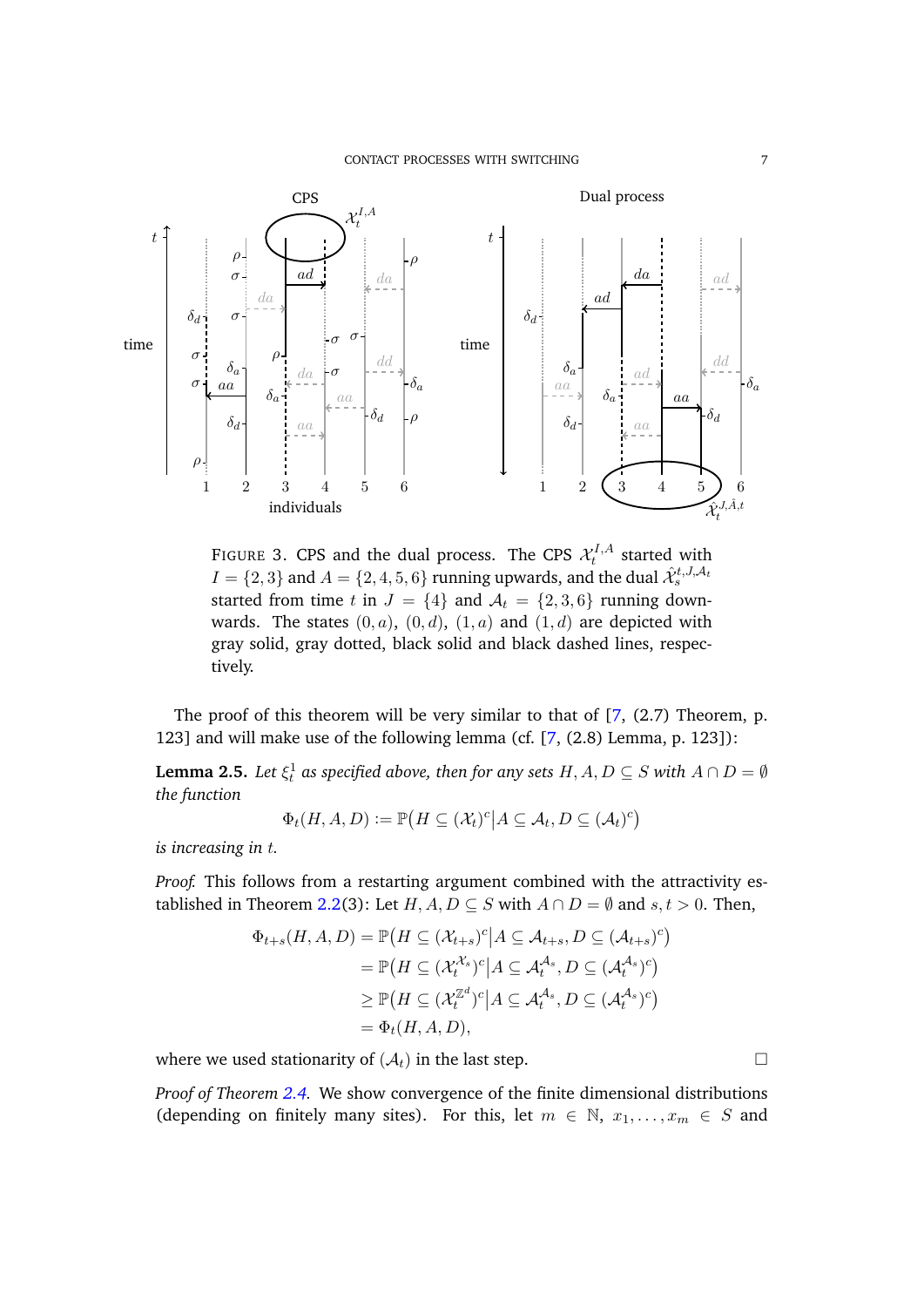$i_1, \ldots, i_m \in F$  be fixed. Now, denote by  $H = \{x_k \mid 1 \leq k \leq m, i_{k,1} = 0\}$ , the set of the  $x_k$  such that  $i_k$  is healthy, and  $I, A, D$  accordingly. Then,

$$
\mathbb{P}(\xi_t^1(x_1) = i_1, \dots, \xi_t^1(x_m) = i_m)
$$
  
=  $\mathbb{P}(A \subseteq \mathcal{A}_t) \cdot \mathbb{P}(D \subseteq (\mathcal{A}_t)^c) \cdot \mathbb{P}(H \subseteq (\mathcal{X}_t^1)^c, I \subseteq \mathcal{X}_t^1 | A \subseteq \mathcal{A}_t, D \subseteq (\mathcal{A}_t)^c),$ 

where the first two factors multiply to  $\alpha^{|A|}(1-\alpha)^{|D|}$  and the third can be written as a finite sum in terms of  $\Phi_t(\bullet, A, D)$  using the inclusion-exclusion-formula. Hence, Lemma [2.5](#page-6-1) implies the desired convergence. The stationarity of the limiting distribution follows from standard arguments.

The upper and the lower (trivial) stationary distributions  $\mathcal{L}(\xi^1_\infty)$  and  $\mu^{triv} = \xi^1$  $\delta_{\{0\}^{\mathbb{Z}^d}}\otimes \pi_\alpha$  may or may not be distinct. This gives rise to the following notion of survival.

**Definition 2.6** (Survival). A CPS  $(\xi_t)$  is said to *survive*, if  $\mathcal{L}(\xi^1_\infty) \neq \mu^{triv}$ . Otherwise *it goes extinct*.

<span id="page-7-0"></span>*Remark* 2.7 (Strong survival)*.* By a duality argument (cf. [\[16,](#page-18-10) p. 36]) combined with the stationarity of  $(A_t)$ , it can be shown that the above notion of ("infinite") survival of the CPS is equivalent to "finite" survival, i.e.

$$
\mathbb{P}(\mathcal{X}_t^{\{0\},\pi_\alpha}\neq\emptyset \text{ for all }t\geq 0)>0.
$$

For the CP it has been shown in [\[16,](#page-18-10) Theorem 1.12] that this is even equivalent to the generally more restrictive notion of *strong* survival, given as

$$
\mathbb{P}(0 \in \mathcal{X}_t^{\{0\}, \pi_\alpha} \text{ infinitely often}) > 0,
$$

which can be very well interpreted as 'endemic' behaviour. This result, however, is entangled with the proof of *complete convergence*. We conjecture that both also hold for the CPS, but defer the proofs to future work.

Since the CPS is monotone in the parameters  $\lambda_{aa}$ ,  $\lambda_{ad}$ ,  $\lambda_{da}$ ,  $\lambda_{dd}$ ,  $\delta_a$ ,  $\delta_d$ , we can consider a critical parameter  $\lambda_{\bullet}^{c}$  or  $\delta_{\bullet}^{c}$ , for some  $\bullet$ , separating a survival from an extinction phase in the obvious way, while fixing all other parameters. The coupling results in Section [3.2](#page-9-0) will give us some bounds on the critical parameters and ensure that a phase transition can occur.

There are cases though, where critical parameters do not exist, e.g. when  $\lambda_{aa}$  is large and  $\delta_a$  is small enough. Here, survival does not depend on recovery rate of the dormant sites such that there is no critical  $\delta_d^c$ .

# 3. RELATION BETWEEN CPS AND CP

<span id="page-7-1"></span>In this section we pursue two different approaches to compare the CPS with ordinary CPs. At first we discuss scaling limits in the switching rates. We show that for high  $\sigma$  and  $\rho$  the CPS is well approximated by a CP with "effective" rates  $\lambda^*$  and  $\delta^*$  that can be computed explicitly from the model parameters, whereas for low σ and ρ the CPS is close to a CP in a *static environment*. Secondly, we give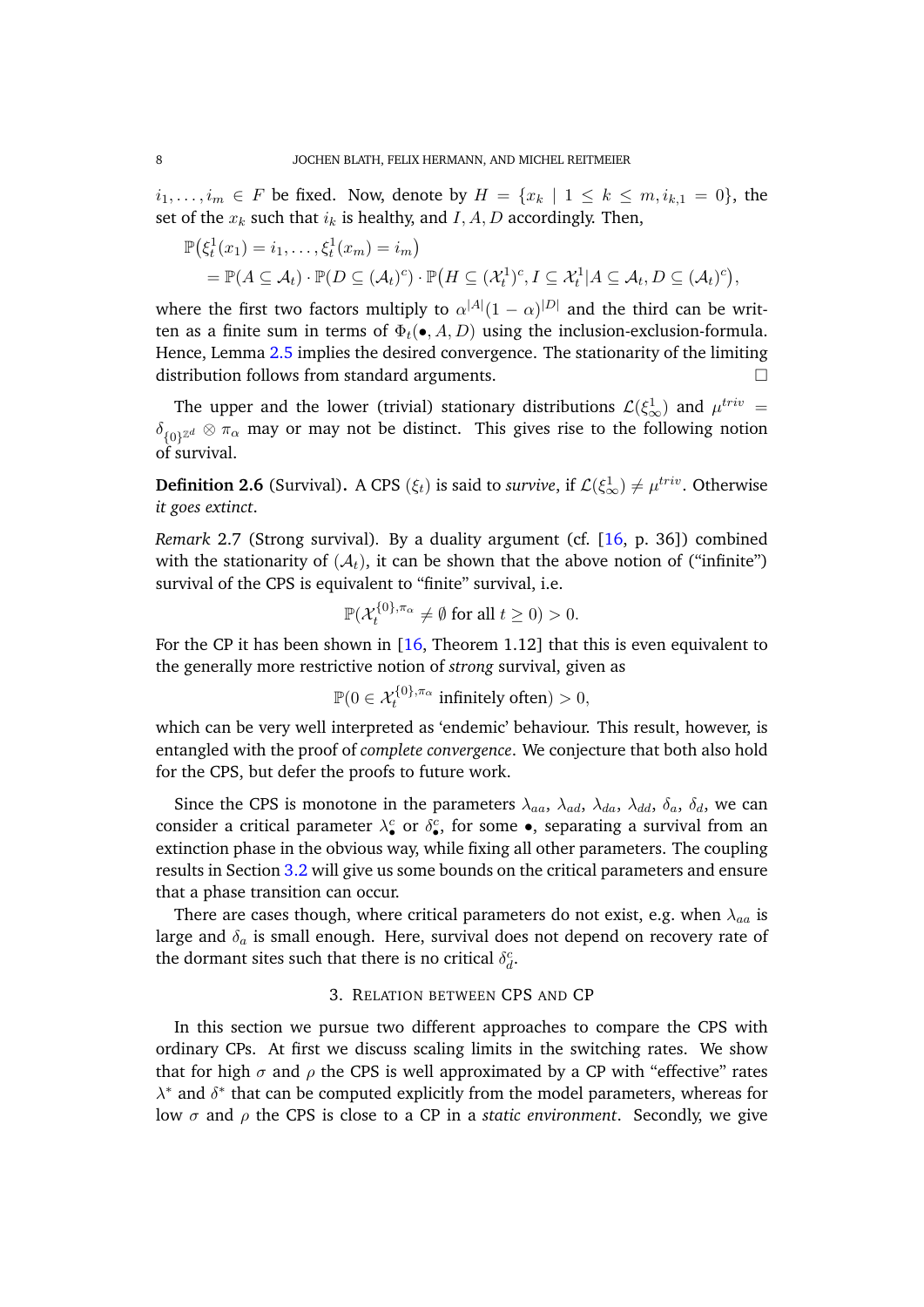rigorous couplings between the CPS and suitable CPs in Section [3.2,](#page-9-0) establishing phase transitions. We will discuss various simulation results in Section [3.3.](#page-14-1)

<span id="page-8-1"></span>3.1. **Fast and slow switching limits.** In this section, we will consider a rescaled CPS  $(\xi_t^h)_{t\geq0}$  whose switching rates  $\sigma$ ,  $\rho$  are replaced by suitable  $h\sigma$  and  $h\rho$ , and where we let *h* either go to  $\infty$  or to 0.

Note that for a CP  $(\eta_t)$  the product measure  $\mathcal{L}(\eta_t) \otimes \pi_\alpha$  is for fixed t a distribution on  $F^S = \{\{0, 1\} \times \{a, d\}\}^{\mathbb{Z}^d}$ .

<span id="page-8-0"></span>**Theorem 3.1** (Fast switching). *For*  $k \in \mathbb{N}$  *let*  $(\xi_t^k)_{t \geq 0}$  *be rescaled CPS as above, with switching parameters* σk*,* ρk*, all other parameters fixed and intial infections given by*  $I \subseteq S$ *. Then, for each fixed*  $t \geq 0$ *,* 

$$
\mathcal{L}(\xi^k_t) \to \mathcal{L}(\eta_t) \otimes \pi_{\alpha}
$$

as  $k \to \infty$ *. Here,*  $(\eta_t)$  *is a CP with initial infections given by I, infection rate* 

$$
\lambda^* := \alpha^2 \lambda_{aa} + \alpha (1 - \alpha) (\lambda_{ad} + \lambda_{da}) + (1 - \alpha)^2 \lambda_{dd}
$$

*and recovery rate*

$$
\delta^* := \alpha \delta_a + (1 - \alpha) \delta_d.
$$

*Proof.* As before, we show convergence of the finite-dimensional distributions of  $(\xi_t^k)$ , that is, of the laws restricted to finite subsets of sites  $S' \subset S$ ,  $|S'| < \infty$ .

Via the graphical construction we couple the random states  $\xi_t^k, k \in \mathbb{N}$  in the following way: We start by constructing the interaction graph  $\Gamma$  of  $(\xi_s^0)_{0\leq s\leq t}$  originating on the sites  $S'$ . Note that since the switching rates in this case are 0, there are no type switches involved here. By a standard argument, Γ will almost surely involve only finitely many sites, say  $S_{\Gamma} \supseteq S'.$  (This mainly involves starting the dual process at time  $t$  in  $I = S'$  and estimating the backwards infection spread by a suitable Yule Process.) Then, we iteratively construct  $(\xi_t^{k+1})$  from  $(\xi_t^{k})$  for  $k\geq 0$  by adding a new pair of independent Poisson process of rates  $\sigma$  and  $\rho$  to each line  $s \in S_{\Gamma}$  providing new  $σ$ - and  $ρ$ -events.

Since there are a.s. only finitely many arrows and  $\delta$ -events in Γ, say at times  $t_1,\ldots,t_{n_\Gamma},$  the activity states at those times and at any  $s\in S_\Gamma,~(\xi_{t_i}^k(s)_2)_{i=1,\ldots,n_\Gamma}$ converge in distribution as  $k \to \infty$  to  $n<sub>\Gamma</sub>$  independent Bernoulli- $\alpha$  random variables.

Hence, outside an event with vanishing probability conditioned on  $\Gamma$ , the infection process flowing through the graphical construction of  $\xi_t^k$  on  $S_\Gamma$  behaves as an infection flowing through Γ, stopping at  $\delta_a$ - and  $\delta_d$ -events with probability  $\alpha$  and  $1 - \alpha$ respectively and passing through arrows of type  $aa$  and  $dd$  with probability  $\alpha^2$  and  $(1 - \alpha)^2$  and through arrows of types ad and da with probability  $\alpha(1 - \alpha)$ . This now is equal in distribution to the desired contact process  $(\eta_t)$  with rates  $\lambda^*$  and  $\delta^*$ .

Finally, we obtain the desired convergence by taking expectations of the conditional probabilites given  $\Gamma$  and considering dominated convergence.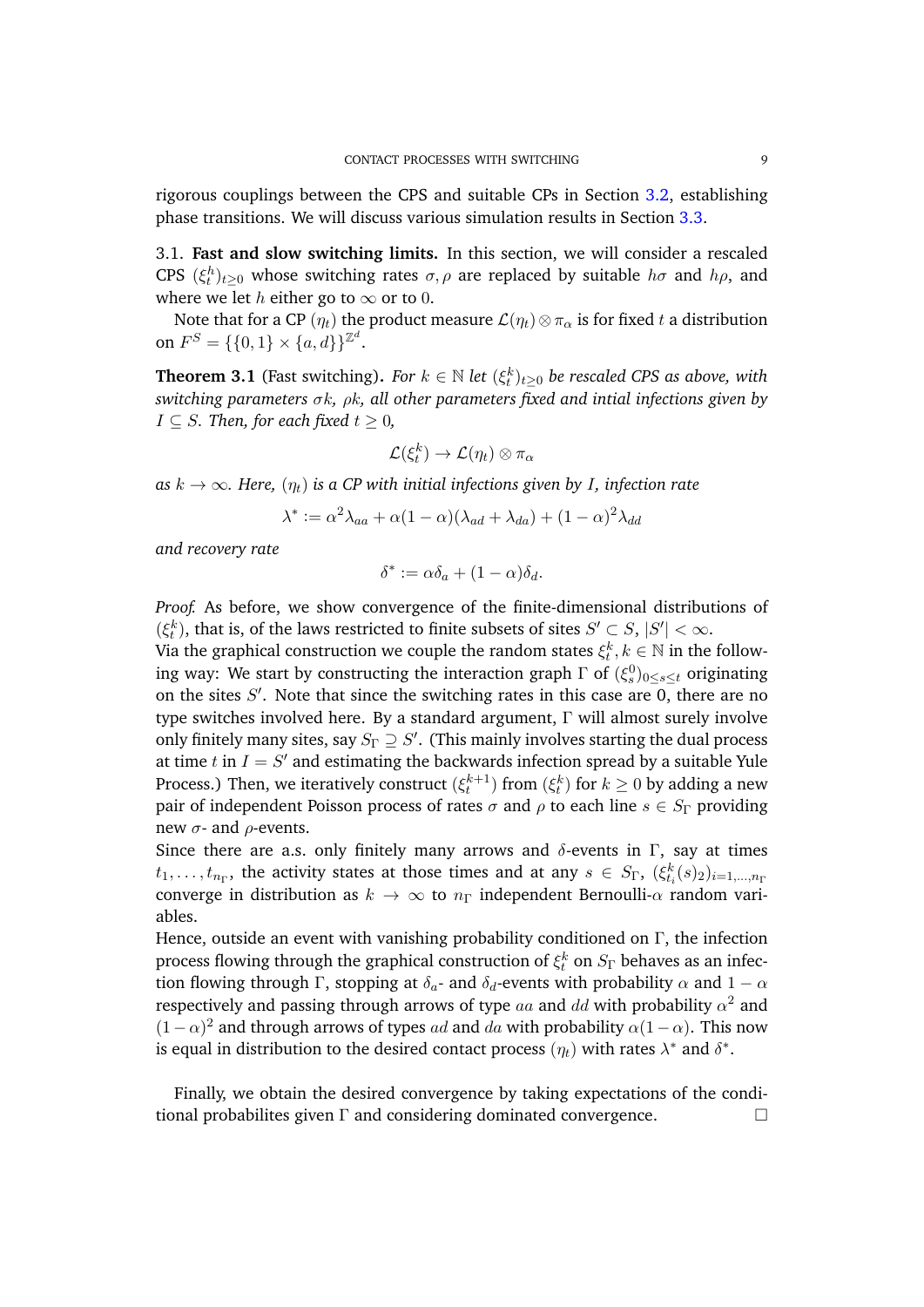Simulations suggest that the approximation in this theorem already works rather well for relatively low values of  $k$  (cf. Figure [5\)](#page-15-0).

Similarly we can show that for a suitable limit  $h \to 0$ , the family  $(\xi_t^h)$  converges to a CP in *static environment*, by which we mean that activity states are only random in the initial state  $A_0$  and then remain constant over time.

<span id="page-9-1"></span>**Theorem 3.2** (Slow switching). Let  $(\xi_t^{1/k})$  $\int_t^{1/\kappa}$ ) as above, with switching parameters  $\sigma/k_\kappa$ ρ/k*, all other parameters fixed, and initial infections given by* I ⊆ S*. Then, for each fixed*  $t > 0$ *,* 

$$
\mathcal{L}(\xi_t^k) \to \mathcal{L}(\xi_t^0)
$$

as  $k$   $\rightarrow$   $\infty$ *. Here,*  $(\xi_t^0)$  *is a CPS with switching rates*  $\rho$  $=$  $\sigma$  $=$  *0, hence it can be considered as a CP in a static environment determined by*  $A_0$  *and initially infected individuals given by* I*.*

*Proof.* This can be proved analogously to the previous theorem by first building the graphical construction of  $\xi_t^1$  and then successively thinning out the  $\sigma$ - and  $\rho$ -events, keeping those events only with probabilities  $\frac{k}{k+1}$ , to obtain  $\xi_t^{1/(k+1)}$  $\int_t^{1/(k+1)}$  from  $\xi_t^{1/k}$  $\int_t^{1/k}$ .  $\Box$ 

Note that the CP in static environment has been studied comprehensively over the last decades, cf. eg. Bramson, Durrett and Schonmann [\[4\]](#page-18-11) or Klein [\[11\]](#page-18-12). In these references the assumption is made that the intensities  $\lambda(x, y)$  for the Poisson processes indicating the infections from  $x$  to  $y$  are independent and identically distributed for all neighboring pairs of  $x, y \in S$ . However, considering the CPS-limit obtained above, this is possible only in the special case where the infection rates do not depend on the activity state at all, i.e. when the original CPS is a CPREE.

To the author's best knowledge, the scaling limits of Theorems [3.1](#page-8-0) and [3.2](#page-9-1) have not yet been shown for the CPREE. However, Broman conjectured that  $\xi_t^k$  behaves like the ordinary CP  $(\eta_t)$  for large k in [\[5,](#page-18-7) Remark after Proposition 1.9].

*Remark* 3.3. Although the iid condition of [\[4\]](#page-18-11) and [\[11\]](#page-18-12) is not satisfied for the static version of the CPD, one can still give conditions for survival and extinction: First of all note that the duality of Theorem [2.3](#page-5-2) still holds and hence, survival is equivalent to finite survival (cf. Remark [2.7\)](#page-7-0). Finite survival is heavily linked to the existence of an infinite percolation cluster containing  $0_{\mathbb{Z}^d}$  in the sense that, if  $\mathcal{A}_0$  is distributed according to  $\pi_\alpha$  and  $\alpha$  is smaller than the critical value  $p_c$  for site percolation on  $\mathbb{Z}^d,$ the infection goes extinct almost surely. However, in the extreme case of  $\delta_d = 0$ , whenever  $\alpha < 1$  there is finite survival since in the event  $0_{\mathbb{Z}^d} \notin A_0$  the particle at  $0_{\mathbb{Z}^d}$  will never recover.

<span id="page-9-0"></span>3.2. **Couplings between CPS and the classical Contact Process.** In this section we employ and extend the methods and results of [\[5\]](#page-18-7) to construct couplings between CPS and CP. For this, we will make heavy use of and build upon [\[5,](#page-18-7) Theorem 1.4], which shows that an inhomogeneous Poisson Point Process  $P$  with rate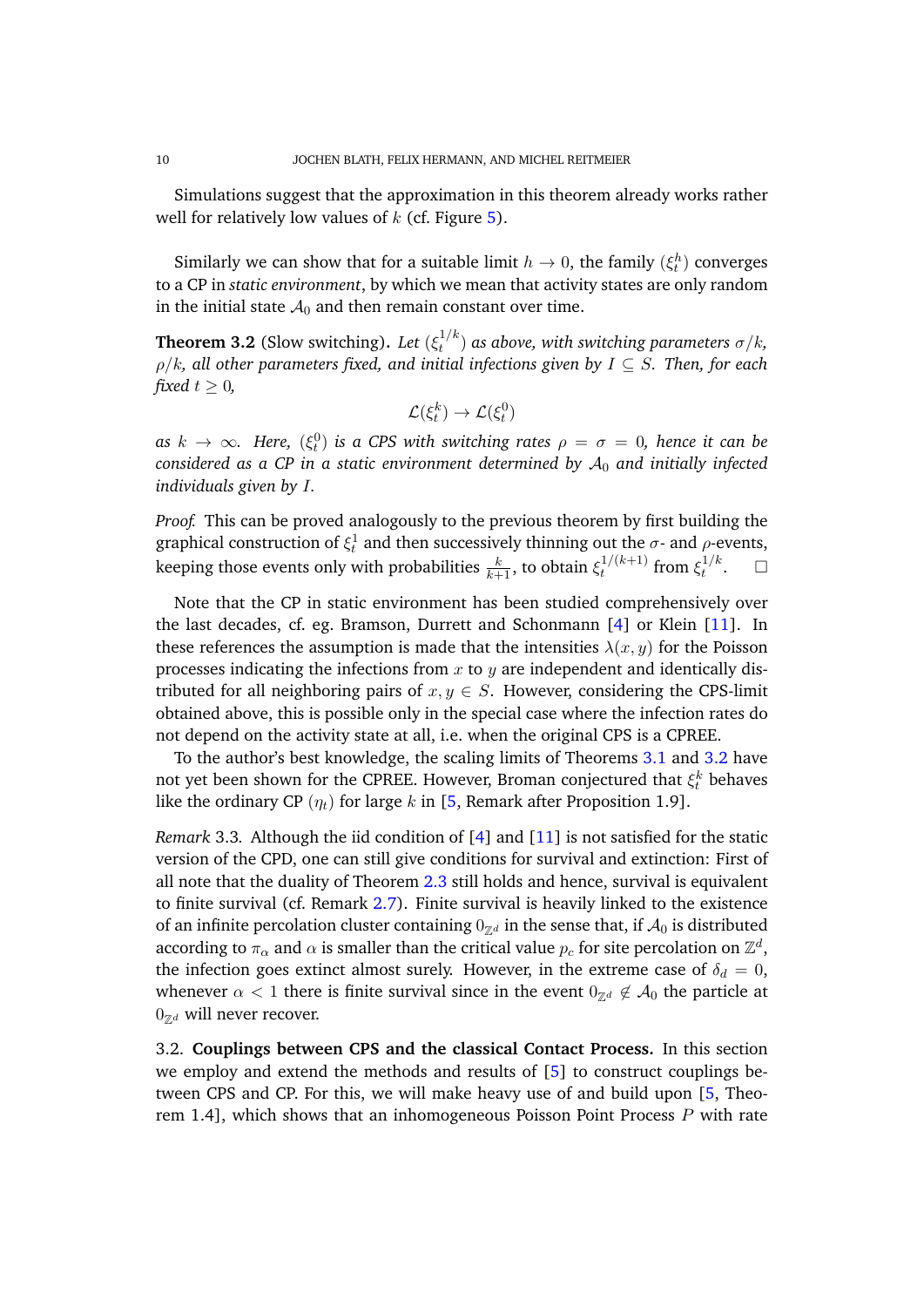randomly switching between two fixed values, say  $a_0 \le a_1$ , can be coupled to a homogeneous Poisson Point Process L with some (explicit) rate  $\bar{\mathfrak{a}} \in (\mathfrak{a}_0, \mathfrak{a}_1)$  such that L is dominated by P, in the sense that  $L_t \subseteq P_t$  for all t, and where  $\bar{a}$  is the largest value with this property. Unfortunately, a corresponding dominating Poisson Point Process U, with  $U_t \supseteq P_t$  for all t, can only exist in trivial cases, i.e. for rates of at least  $a_1$ .

When we use this coupling argument for the point process of  $\delta$ -events that are not blocked by activity states – occurring with rate  $\delta_a$  while an individual is active and rate  $\delta_d$  while an individual is dormant, and further use the trivial upper bound for the infection rates, we obtain a dominating CP for our CPS as follows:

<span id="page-10-1"></span>**Theorem 3.4** (Dominating CP). Let  $(\xi_t)$  be a CPS where the initial distribution is of *the form*  $\mu = \nu \otimes \pi_{\alpha}$  *and define* 

$$
\lambda_{\max} := \max \{ \lambda_{aa}, \lambda_{ad}, \lambda_{da}, \lambda_{dd} \},
$$
  

$$
\bar{\delta} := \frac{1}{2} (\delta_a + \delta_d + \rho + \sigma - \sqrt{(|\delta_a - \delta_d| - \rho - \sigma)^2 + 4\sigma |\delta_a - \delta_d|}) \ge 0.
$$

*Then*  $(\xi_t)$  *gets dominated by a basic CP*  $(\eta_t)$  *with infection rate*  $\lambda_{\text{max}}$  *and recovery rate* ¯δ*, i.e. we can couple the processes via the graphical construction such that for any initial configuration of infected particles* I ⊆ S *we have*

$$
\mathcal{X}_t^I \subseteq \mathcal{Z}_t^I \quad \text{for all} \quad t \ge 0,
$$

where  $\mathcal{Z}_t^{I}$  denotes the set of infected particles of  $\eta^I_t.$ 

*Proof.* By monotonicity (cf. Theorem [2.2\)](#page-5-0) it is clear that  $(\xi_t)$  is dominated by another CPS  $(\hat{\xi}_t)$  with the same  $\delta$ -rates but  $\hat{\lambda}_{\bullet} = \lambda_{\max}$  for all  $\bullet \in \{aa, ad, da, dd\}$ , which is in fact a CPREE. Now, the above theorem follows from [\[5,](#page-18-7) Theorem 1.6], i.e. by applying [\[5,](#page-18-7) Theorem 1.4] for any  $s \in S$  on the  $\delta$ -events on s. The non-negativity of  $\delta$  holds, since

$$
(\delta_a + \delta_d + \rho + \sigma)^2 = (2 \min{\delta_a, \delta_d} + |\delta_a - \delta_d| + \rho + \sigma)^2
$$
  
\n
$$
\geq (|\delta_a - \delta_d| + \rho + \sigma)^2
$$
  
\n
$$
= (|\delta_a - \delta_d| - \rho - \sigma)^2 + 4(\rho + \sigma)|\delta_a - \delta_d|.
$$

<span id="page-10-0"></span>*Remark* 3.5*.* As mentioned in the introduction, there are two natural intepretations for the CPD: (microbial) host dormancy with  $\delta_d = 0$ , and social distancing interpreted as (human) dormancy with  $\delta_d = \delta_a$ . Since for  $\rho \to 0$  it holds  $\bar{\delta} \to \min{\{\delta_a, \delta_d\}}$ , one can see by Theorem [3.4](#page-10-1) leads to significantly different bounds. Also, the fast switching approximation from Theorem [3.1](#page-8-0) can differ strongly for these two strategies. Indeed, in both cases the human dormancy is favorable.

For a lower bound we now strive to apply Broman's coupling to the infection arrows originating from a single particle, instead of to the recovery events. To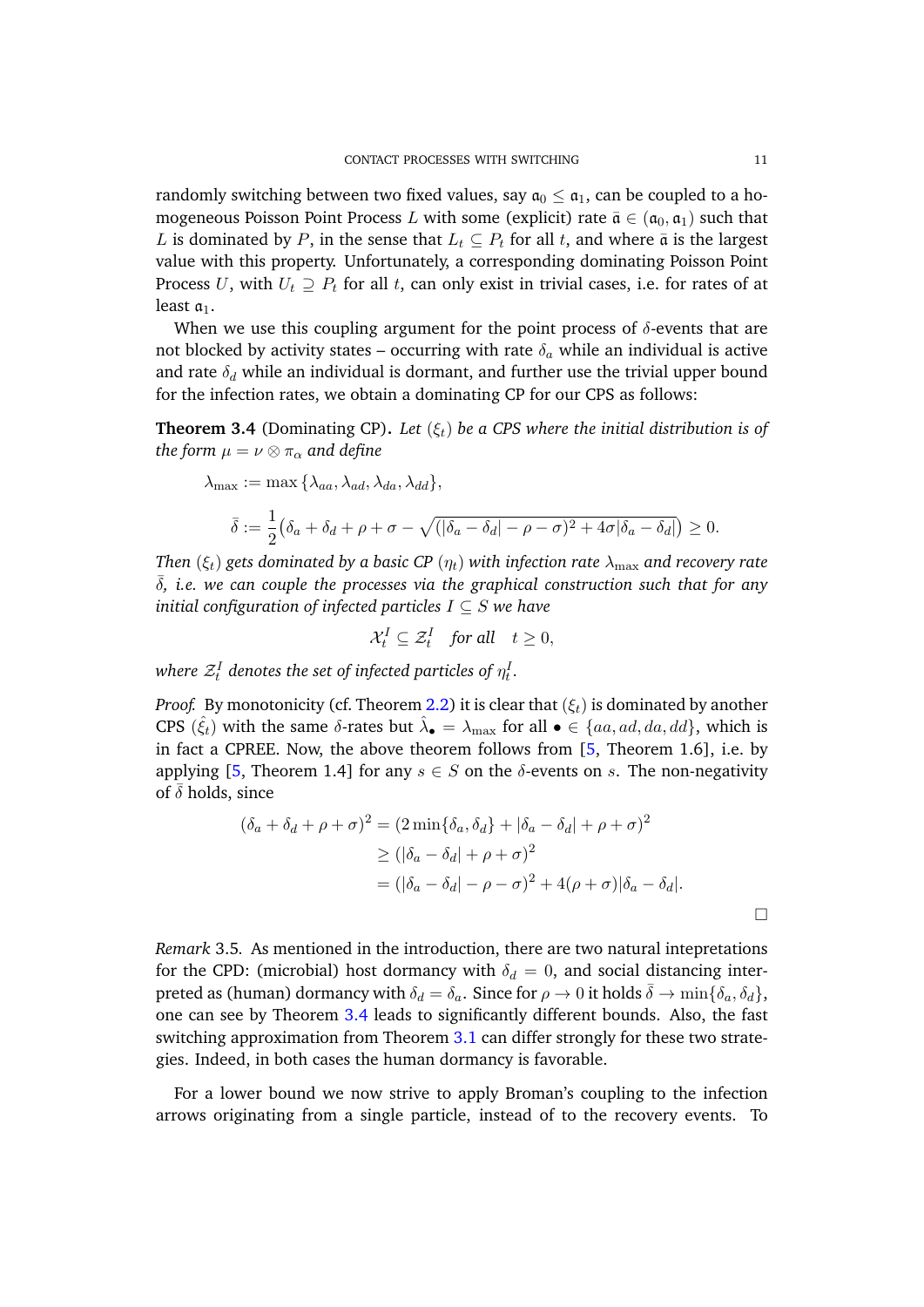account for the stochastic dependencies between such arrows, we need to extend [\[5,](#page-18-7) Theorem 1.4]:

<span id="page-11-0"></span>**Lemma 3.6.** *For*  $k \in \mathbb{N}$  *let*  $N^{1,0}, \ldots, N^{k,0}$  *be independent Poisson Point Processes (PPPs)* with rate  $\lambda_0$  and  $N^{1,1}, \ldots, N^{k,1}$  independent PPPs with rate  $\lambda_1$  such that  $N^{i,0}$  is also independent of  $N^{j,1}$  for all  $i,j\in[k]$  with  $i\neq j.$  Further, let  $(J_t)$  be a jump process *in*  $\{0, 1\}$  *jumping to* 0 *at rate*  $\sigma$  *and to* 1 *at rate*  $\rho$ . *Then, there are* k *independent PPPs*  $L^1,\ldots,L^k$  with rate

$$
\bar{\lambda}(\lambda_0, \lambda_1, \sigma, \rho, k) := \frac{1}{2} \left( \lambda_1 + \lambda_0 + \frac{\rho}{k} + \frac{\sigma}{k} - \sqrt{(|\lambda_1 - \lambda_0| - \frac{\rho}{k} - \frac{\sigma}{k})^2 + \frac{4\sigma}{k} |\lambda_1 - \lambda_0|} \right)
$$

*such that almost surely for any*  $i \in [k]$  *it holds* 

$$
L^i \subseteq \{ \tau \in N^{i,j} \mid J_\tau = j \}.
$$

*Proof.* W.l.o.g. assume that  $\lambda_1 \geq \lambda_0$ . We apply [\[5,](#page-18-7) Theorem 1.4] to the PPPs

$$
N^i:=\bigcup_{j=1}^k N^{j,i}
$$

which are of rate  $k \cdot \lambda_i$  respectively, delivering a PPP L of rate  $k \cdot \overline{\lambda}$  such that any  $\tau \in L$  holds  $\tau \in N^{J_{\tau}}$ . (Note that for  $k = 1$  this already concludes the proof.)

Now, noting that the random variables  $U_\tau$  for  $\tau\in N^0\cup N^1,$  given by  $U_\tau=i\in [k]$ iff  $\tau \in N^{i,j}$  for some j, are iid, uniformly distributed on [k] and independent of  $(J_t)$ , it is straightforward to subdivide L into  $L^1, \ldots, L^k$  such that the Lemma holds.  $\Box$ 

To illustrate the lemma above and the strategy of the following proof, we provide Figure [4.](#page-12-0) Note that in the above lemma, the PPPs  $N^{i,0}$  and  $N^{i,1}$  for fixed  $i$  do not need to be independent, which leaves room for the above mentioned dependencies. With this, we can now provide a complementary result to Theorem [3.4,](#page-10-1) involving a dominated CP, by taking the trivial bound for the  $\delta$ -rates and applying Lemma [3.6](#page-11-0) to the  $\lambda$ -rates.

<span id="page-11-1"></span>**Theorem 3.7** (Dominated CP). Let  $(\xi_t)$  be a CPS whose initial distribution is of the *form*  $\mu = \nu \otimes \pi_{\alpha}$ *. Further, we define* 

$$
\bar{\lambda} := \frac{1}{2} \left( \lambda_a + \lambda_d + \frac{\rho + \sigma}{|N|} - \sqrt{\left( |\lambda_a - \lambda_d| - \frac{\rho + \sigma}{|N|} \right)^2 + \frac{4\sigma}{|N|} |\lambda_a - \lambda_d|} \right) \ge 0
$$

*with*  $\lambda_a = \min\{\lambda_{aa}, \lambda_{ad}\}$  *and*  $\lambda_d = \min\{\lambda_{da}, \lambda_{dd}\}$ *. Then*  $(\xi_t)$  *dominates a basic CP*  $(\eta_t)$  with infection rate  $\bar{\lambda}$  and recovery rate  $\delta_{\text{max}} = \max{\{\delta_a, \delta_d\}}$ .

*Proof.* First of all, w.l.o.g. assume that  $\delta_a = \delta_d = \delta_{\text{max}}$ ,  $\lambda_{aa} = \lambda_{ad} = \lambda_a$  and  $\lambda_{da} =$  $\lambda_{dd} = \lambda_d$ . Otherwise, consider a CPS  $(\bar{\xi}_t)$  with these rates, which is dominated by ( $\xi_t$ ) by monotonicity. Further, assume that  $\lambda_a \geq \lambda_d$  or exchange the roles of a and d.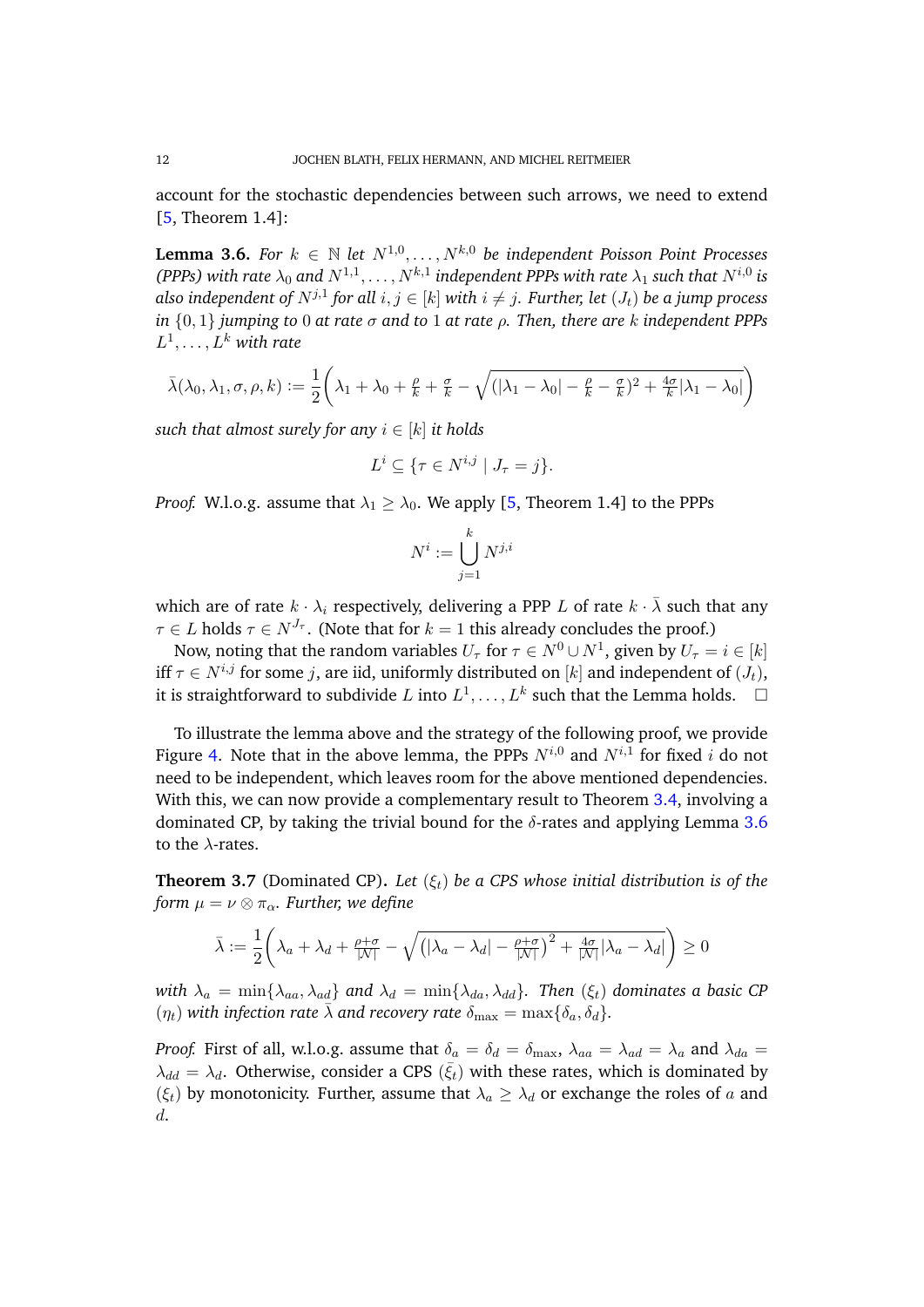<span id="page-12-0"></span>

FIGURE 4. This figure illustrates Lemma [3.6](#page-11-0) for  $k = 2$  in the context of the graphical construction. We interpret the states 0 and 1 of  $J_t$ as the activity of a site  $x \in S$  at time t, indicated by the colors gray and black, respectively. Gray arrows belong to the PPPs  $N^{i,0}$ , black ones to  $N^{i,1}$ . They are depicted solid iff they fit the activity of x. Arrows to the left belong to  $N^{1,j}$ , those to the right to  $N^{2,j}$ . The lemma aims to estimate the solid arrows (black and gray) pointing to the left from below (in the sense of ' $\subseteq$ ') by a PPP  $L^1$  and the ones pointing to the right by  $L^2$  (as depicted on the right) such that  $L^1$ and  $L^2$  are independent.

Let  $x \in S$  and enumerate  $\{y \in S \mid y \sim x\} = \{y_1, \ldots, y_{|{\cal N}|}\}\)$ . Further, for  $i \in [|{\cal N}|]\$ let  $A_i = \{t \geq 0 \mid y_i \in \mathcal{A}_t\}$ , the active times of  $y_i$ , and define

$$
N^{i,0} := (T^{x \to y,da} \cap A_i) \cup (T^{x \to y,dd} \cap A_i^c)
$$
 as well as  

$$
N^{i,1} := (T^{x \to y,aa} \cap A_i) \cup (T^{x \to y,ad} \cap A_i^c).
$$

Now, both  $(N^{i,0})$  and  $(N^{i,1})$  are collections of PPPs with rates  $\lambda_d$  and  $\lambda_a$  respectively, such that, letting  $J_t = \mathbb{1}_{\mathcal{A}_t}(x)$ , Lemma [3.6,](#page-11-0) provides independent PPPs  $(L^{x \to y})_{y \sim x}$ each with rate  $\bar{\lambda}$ , dominated by the infection arrows of the CPS in the desired sense. Repeating this for every  $x \in S$ , using all the resulting  $L^{x \to y}$  to build a graphical construction, delivers the desired dominated CP with infection rate  $\bar{\lambda}(\lambda_d, \lambda_a, \sigma, \rho, |\mathcal{N}|)$ . Insertion concludes the proof. (Non-negativity of  $\bar{\lambda}$  follows analogously to that of  $\bar{\delta}$ .)

<span id="page-12-1"></span>*Remark* 3.8 (Sharpness and further improvements of the bounds)*.* Trivially, both the dominating and dominated CP bounds become sharp when  $\lambda_{\bullet}$  and  $\delta_{\bullet}$  are constant, i.e. when the CPS is a CP itself.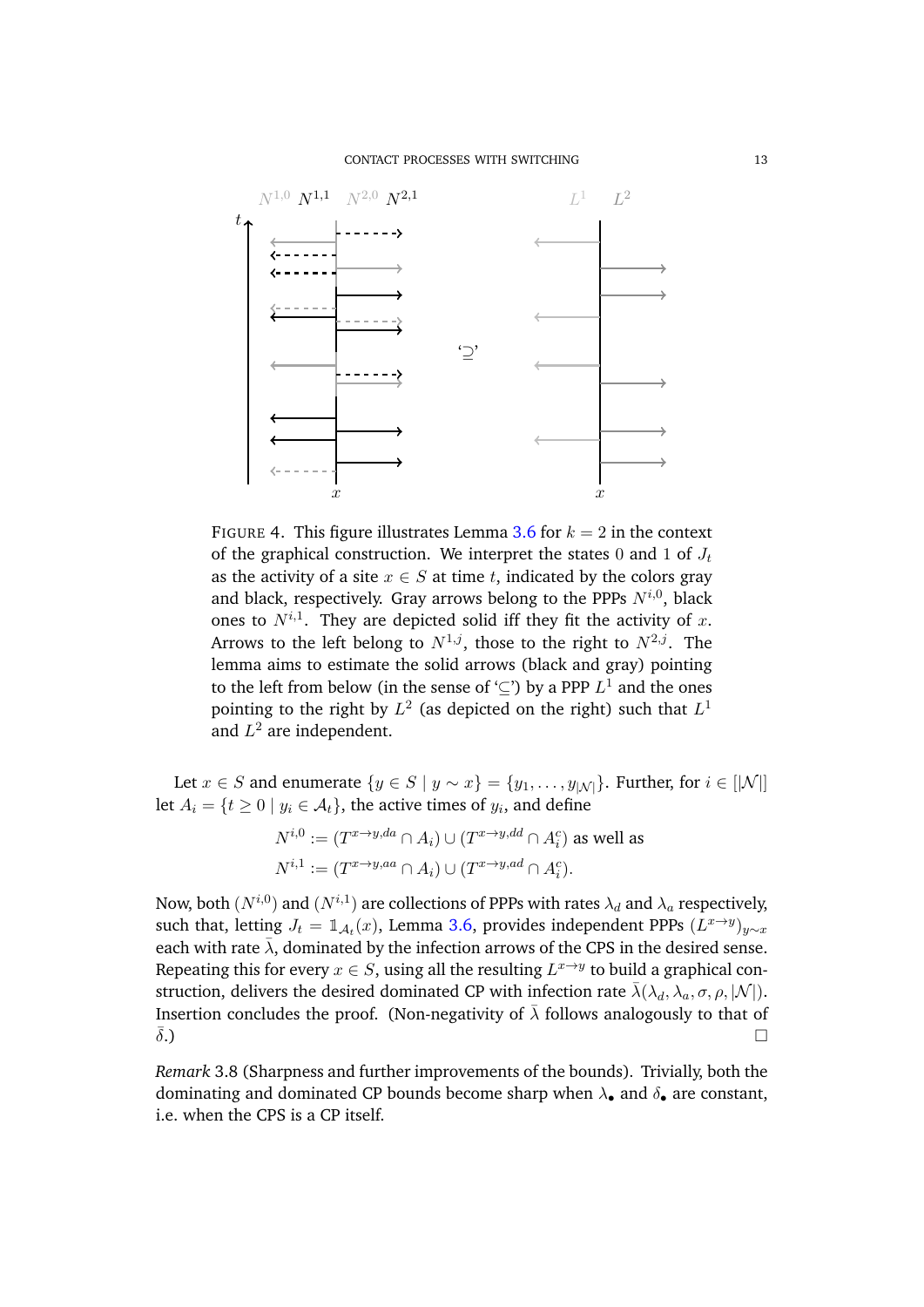Further, for extreme values of  $\sigma$  and  $\rho$  the bounds can also be sharp, since for  $\rho > |\delta_a - \delta_d|$  as  $\sigma \to 0$  it holds that  $\bar{\delta} \to \delta_{\text{max}}$ . This implies that the coupling is good when dormant states are lost and the CPREE becomes a CP itself. In particular, this shows that  $\bar{\delta}$  is a much better bound than the trivial bound min $\{\delta_a, \delta_d\}$ . Similar arguments can be made for  $\bar{\lambda}$ .

Adapting the proof above slightly, considering *incoming* arrows instead of outgoing ones, one can also choose  $\lambda_a = \min\{\lambda_{aa}, \lambda_{da}\}\$  and  $\lambda_d = \min\{\lambda_{ad}, \lambda_{dd}\}\$ . This may be used to improve the value of  $\bar{\lambda}$  and thus to further refine the bounds obtained from Theorem [3.7.](#page-11-1)

*Remark* 3.9 (Couplings for the CPD)*.* In special cases such as the CPD, these bounds can be very bad: Here, the dominated CP, which has infection rate  $\lambda = 0$  and recovery rate  $\delta_a > 0$ , will never survive when started with finitely many infections. However, in order to ensure survival one can construct an alternative coupling between the CPD (with  $\delta_d = 0$  or  $\delta_d = \delta_a$ ) and oriented percolation by adapting the arguments in [\[7,](#page-18-9) p. 138-142] to our setting. This gives the existence of a critical  $\delta^{c}$ for fixed  $\sigma$ ,  $\rho$  and  $\lambda$ .

<span id="page-13-0"></span>*Remark* 3.10 (Couplings for the CPREE)*.* For the CPREE the dominating CP with  $\lambda_{\text{max}} = \lambda$  and  $\delta$  from Theorem [3.4](#page-10-1) looks promising. Indeed, if we let  $\sigma, \rho \to \infty$ simultaneously, we observe that

$$
\bar{\delta} \to \alpha \delta_a + (1 - \alpha) \delta_d,
$$

which coincides with  $\delta^*$  from Theorem [3.1.](#page-8-0) See Figure [6](#page-15-1) for a comparison via simulation.

*Remark* 3.11 (Non-existence of critical infection rate for the CPD)*.* Note that in the special case of the CPD, there are choices of  $\sigma$ ,  $\rho$  and  $\delta_d$  such that the process does not survive for any choice of  $\lambda$  and  $\delta_a$ , i.e.  $\lambda^c(\sigma, \rho, \delta_d, \delta_a) = \infty$  for all  $\delta_a$ . This can be shown similarly to [\[18,](#page-18-13) p. 2401-2403] by making a connection to continuum percolation and giving a coupling with a multi-type-branching process.

*Remark* 3.12 (Monotonicity in the switching parameters)*.* In some special cases one can even show monotonicity in the parameters  $\sigma$  and  $\rho$  via the graphical construction. For example, it is straightforward to couple two CPREE's  $(\mathcal{X}_t,\mathcal{A}_t) (\sigma_1,\rho_1,\delta_a,\delta_d,\lambda)$ and  $(\mathcal{Y}_t,\mathcal{B}_t)$  $(\sigma_2,\rho_2,\delta_a,\delta_d,\lambda)$  with  $\sigma_1\leq\sigma_2$ ,  $\rho_1\geq\rho_2$  and  $\delta_d\leq\delta_a$  such that we have

$$
\mathcal{B}_t \subseteq \mathcal{A}_t \quad \text{and} \quad \mathcal{X}_t \subseteq \mathcal{Y}_t \quad \text{for all } t \geq 0.
$$

This comes from the fact that the dormant state is only in favor for the infection because it decreases the recovery rate of the particles (if  $\delta_d \leq \delta_a$ ) and does not harm the spread of the infection.

On the other hand, for the CPD with  $\delta_a = \delta_d$  the dormant state is harmful for the infection in the sense that the recovery rate does not decrease and some infections are not allowed. Hence, we can show monotonicity in  $\sigma$  and  $\rho$  for this special case as well.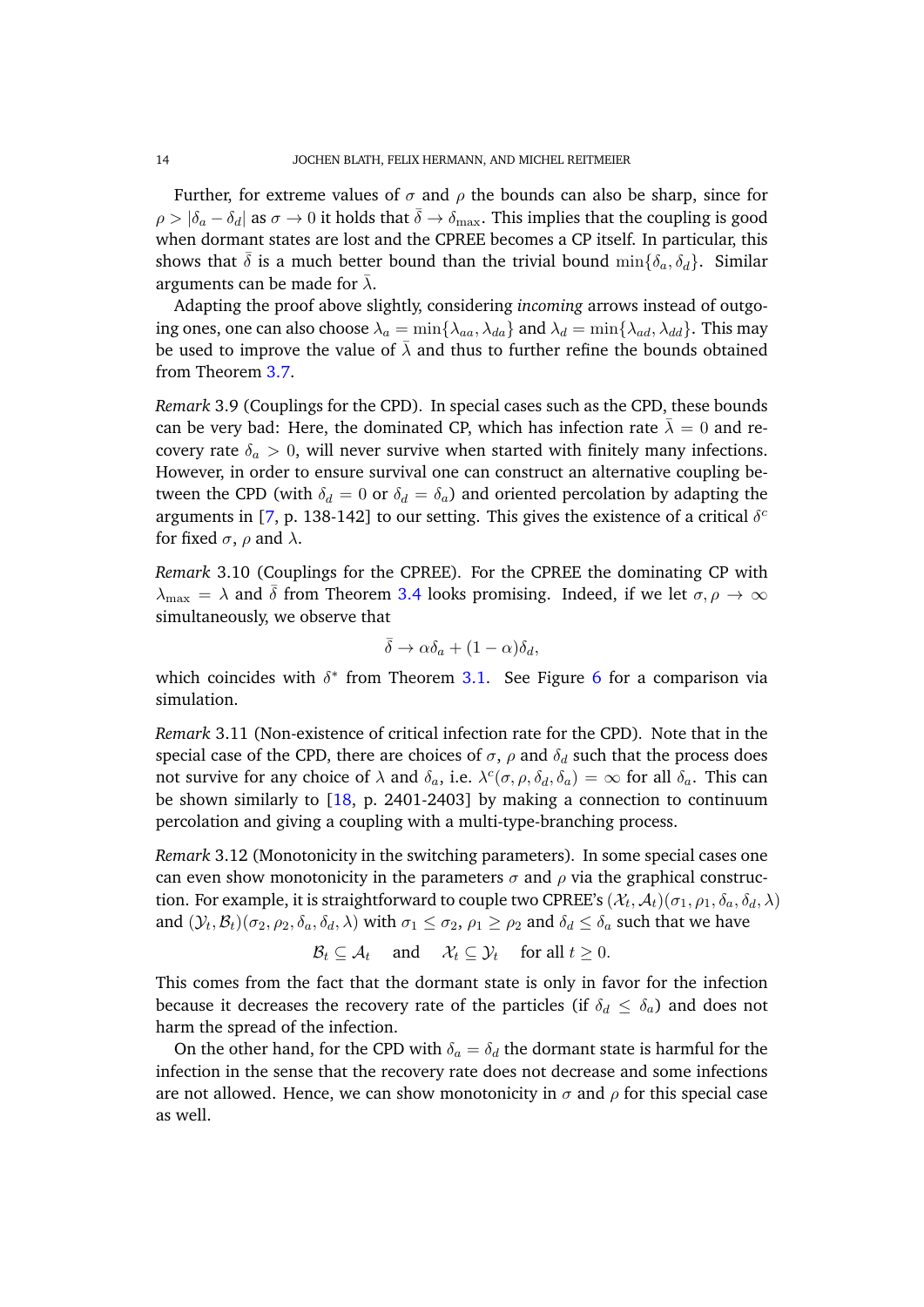<span id="page-14-1"></span>3.3. **Simulations.** Figure [5](#page-15-0) illustrates all results of Sections [3.1](#page-8-1) and [3.2](#page-9-0) in comparison to a single CPS (top left). This shows that, even when  $\sigma$  and  $\rho$  are well within the range of the other parameters, the fast switching limit CP (top right) can give an apparently reasonably good approximation to the CPS, while neither dominating CP (below left) nor dominated CP (below right) nearly come as close.

Meanwhile, Figure [6](#page-15-1) shows, as argued in Remark [3.10,](#page-13-0) that the dominating CP (right) can be a good approximation for the CPREE (left). Note that here with  $\sigma =$  $\rho = 5$ , neither is switching particularly fast, nor extreme in the sense of Remark [3.8,](#page-12-1) where  $\rho \gg \sigma$ .

Finally, Figure [7](#page-16-0) suggests that the critical parameter  $\lambda^c$  for (finite) survival of the CPD under consideration lies in the interval [7, 8]. Since in that particular process sites are active half of the time on average, intuitively one would assume that roughly a quarter of infection arrows are successful. This argument suggests that  $\lambda^c \approx 4\lambda_{CP}^c$ , where  $\lambda_{CP}^c$  denotes the critical parameter of a CP with recovery rate 1  $\frac{1}{2}$ . (Note that this corresponds to the effective rates from Theorem [3.1.](#page-8-0)) However, as shown in [\[15,](#page-18-14) Theorem 1.3],  $4\lambda_{CP}^c \leq 4 \cdot \frac{1}{2}$  $\frac{1}{2} \cdot 1.95 = 3.9$ . Thus, intuition is off here roughly by a factor of 2. It is reasonable to assume that this factor increases significantly as switching gets slower and the CPS gets closer and closer to a CP in static environment.

## 4. RELATION TO OTHER MODELS AND OPEN PROBLEMS

4.1. **Relation to the 'classical' multi-type Contact Process.** The classical multitype (in our set-up: two-type) Contact Process (MTCP) as described e.g. in [\[14,](#page-18-15) [17\]](#page-18-16) can be obtained as a scaling limit of our model. Recall that the MTCP does not allow for switches between types of infected individuals, and the healthy state does not carry a type at all. This means that if one only allows for finite switching rates  $\rho$ ,  $\sigma$ , the classical multi-type Contact Process lies outside of our modelling framework. However, if one is willing to consider the limits of infinite switching rates (in a suitable sense), the model can be accommodated via the transitions in Figure [8](#page-16-1) (left).

4.2. **Relation to the CPB of Remenik.** Remenik in [\[18\]](#page-18-13) introduced a model which is closely related to the CPD and which we will call the Contact Process with Blocking (CPB), see Figure  $8$  (right). It can be seen as a special case of our model with the convention  $\delta_a = 1$  and  $\delta_d = \infty$ . (Choose  $\sigma = \delta$  and  $\rho = \alpha \delta$  for some  $\alpha, \delta > 0$ to obtain the nomenclature of [\[18\]](#page-18-13).) This model is interesting because we can couple any CPS  $(\mathcal{X}_t, \mathcal{A}_t)$  (with recovery rate  $\delta_a$  scaled to one) with a CPB  $(\mathcal{Y}_t, \mathcal{B}_t)$  with identical switching rates and infection rate  $\lambda = \lambda_{aa}$  via the graphical construction such that the CPB gets dominated by the CPS, i.e.  $\mathcal{X}_t \supseteq \mathcal{Y}_t$ . Further, Remenik was able to show complete convergence for his model (cf. [\[18,](#page-18-13) Proposition 5.1]).

<span id="page-14-0"></span>4.3. **The CP with infection dormancy (CPID).** Besides the host dormancy perspective, there is also an infection dormancy perspective ("latency" or "persistence").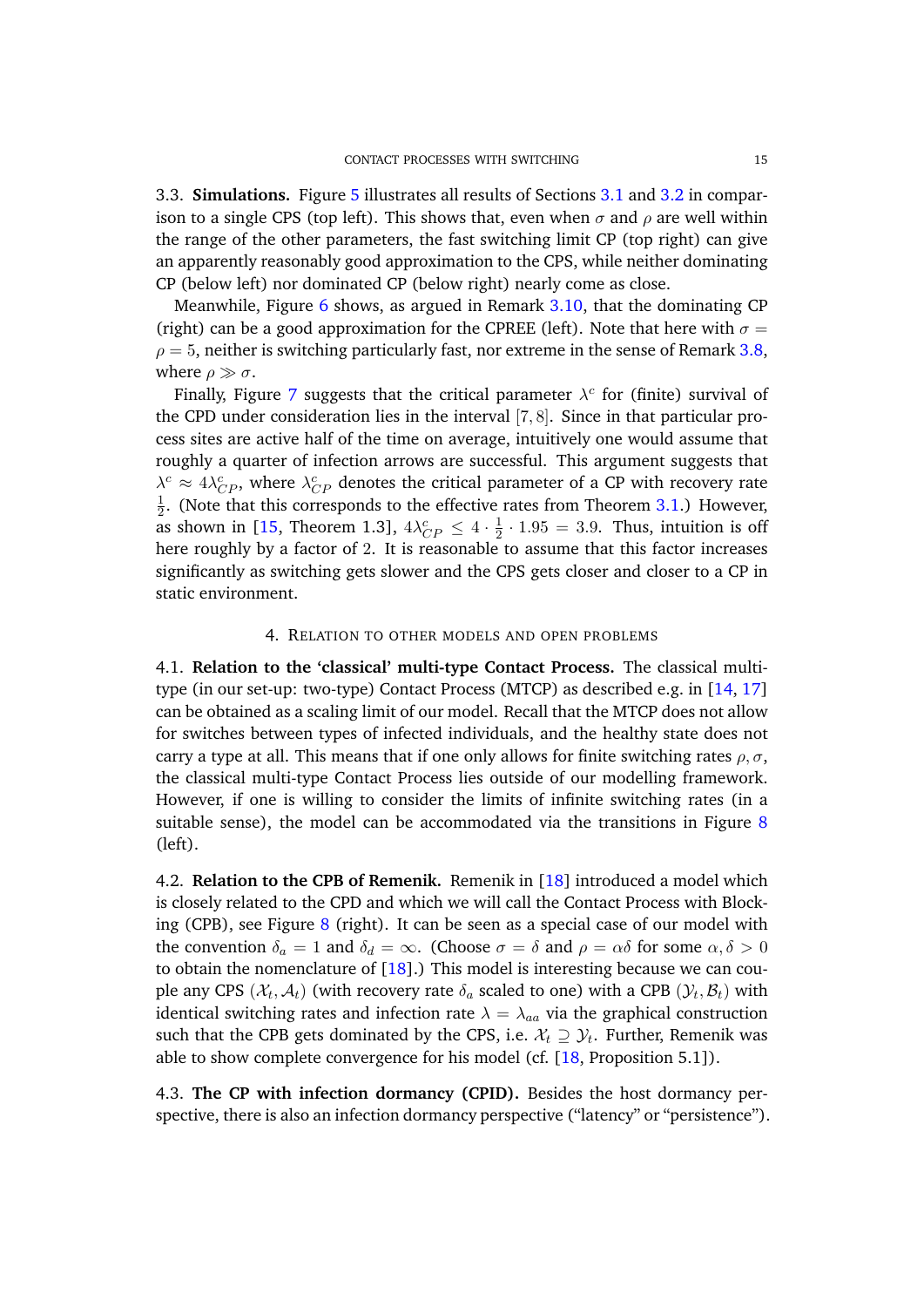<span id="page-15-0"></span>

FIGURE 5. CPS (top left), fast switching limit CP  $(\lambda^*, \delta^*)$  (top right), dominating CP  $(\lambda_{\max},\bar{\delta})$  (below left) and dominated CP  $(\bar{\lambda},\delta_{\max})$ (below right). The colors are chosen in the same way as in Figure [3.](#page-6-0)

<span id="page-15-1"></span>

FIGURE 6. CPREE (left), dominating CP ( $\lambda_{\text{max}}, \bar{\delta}$ ) (right).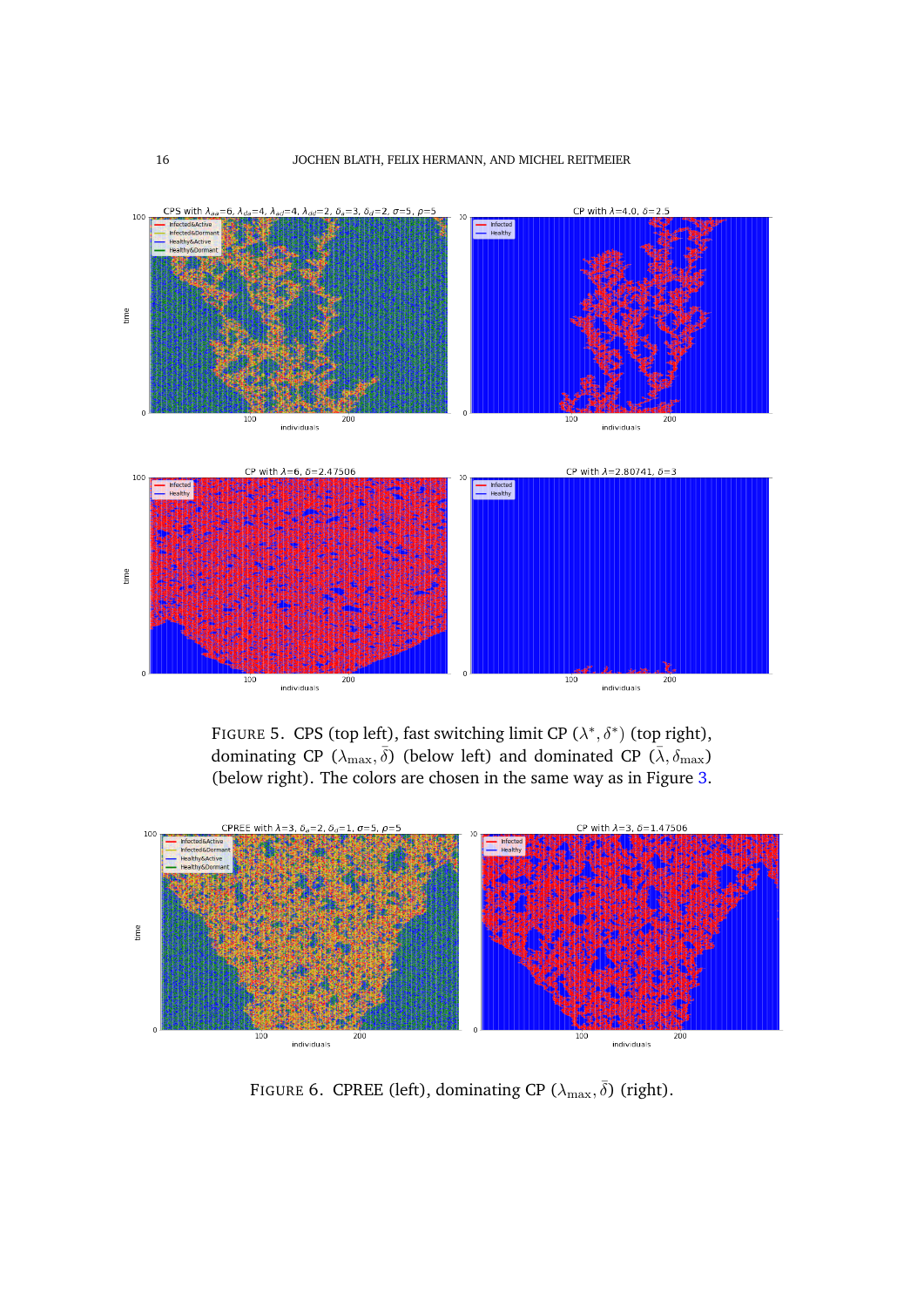<span id="page-16-0"></span>

FIGURE 7. Simulations of a CPD,  $\sigma = \rho = 1$ ,  $\delta_a = \delta_d = \frac{1}{2}$  $\frac{1}{2}$ , on  $\mathbb{Z}/400\mathbb{Z}$  with only one initially infected individual at  $\{0\}$ . The plot shows for  $\lambda \in \{6, 6.5, 6.75, 7, 7.25, 7.5, 7.75, 8\}$  how many infections of 500 iterations survived until time T.

<span id="page-16-1"></span>

FIGURE 8. Left: The multi-type Contact Process; switching rates  $\sigma_0 = \rho_0 \rightarrow \infty$ ,  $\sigma_1 = \rho_1 = 0$  (MTCP). Right: State transition graph of the Contact Process with blocking (CPB);  $\delta_d \rightarrow \infty$ , dashed transition will never occur.

For instance, a pathogen might encapsulate itself to have a higher chance to survive under harsh conditions with the trade-off of no reproduction during the encapsulation. To give a model from this point of view we introduce a Contact Process with infection dormancy (CPID), where only infected individuals exhibit switching. We assume that an infected individual with a dormant infection recovers at a smaller rate than an individual with an active infection, i.e.  $\delta_d < \delta_a$ . In return, only individuals which carry an active infection can infect their neighbours. Again we assume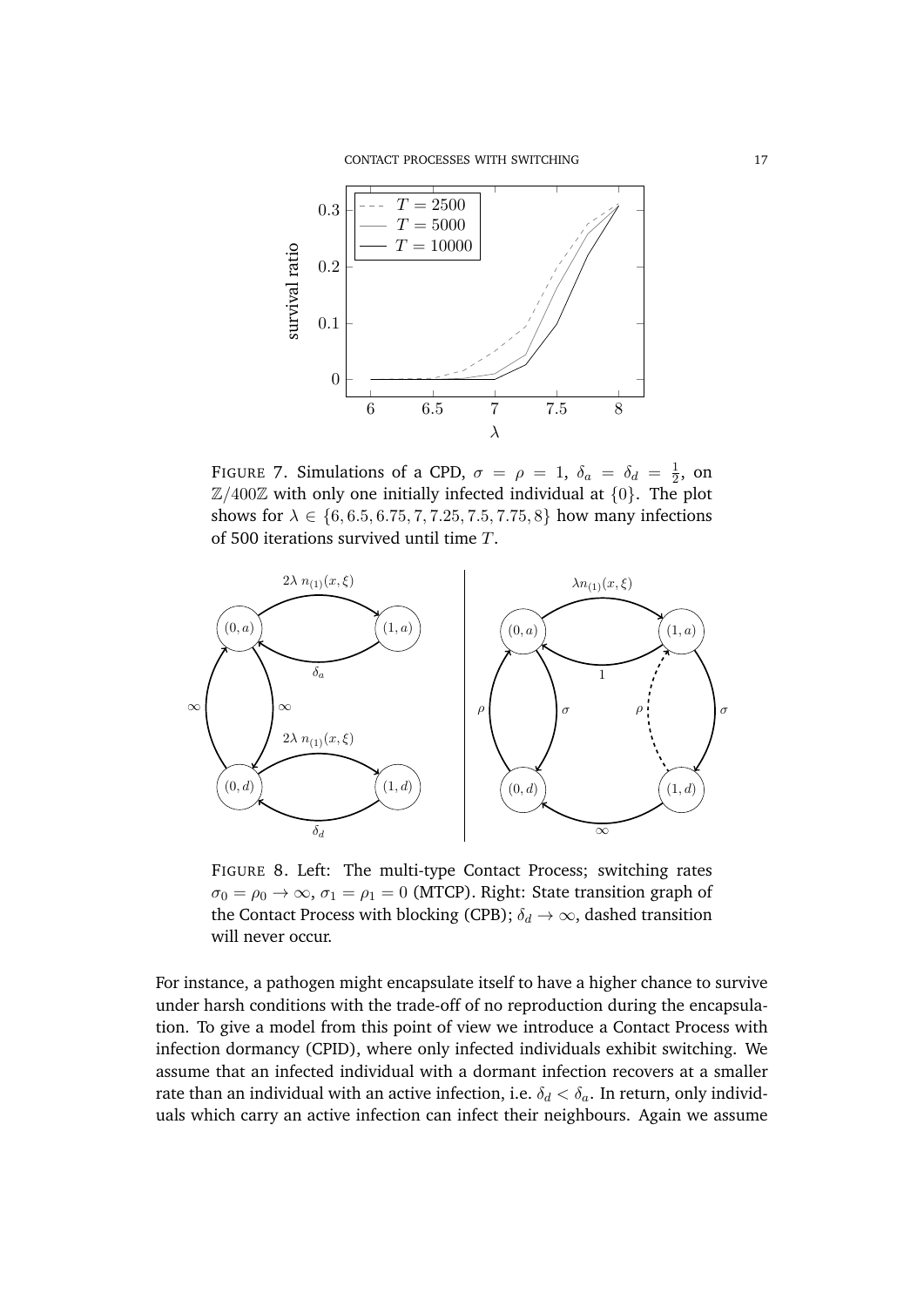a spontaneous change from active to dormant and vice versa. The transition graph for this model is given below in Figure [9](#page-17-0) (left).

To make the CPID comparable to CPS, we consider it artificially as a process with states in  $F = \{0, 1\} \times \{a, d\}$ . One way to do this would be letting  $\sigma_0 = \rho_0 \to \infty$ – similarly to MTCP. However, there is another interesting way without losing the convenient independence between switching rates and infection, which is given by introducing a *diagonal* arrow from (0, d) to (1, a) (cf. Figure [9,](#page-17-0) right).

<span id="page-17-0"></span>

FIGURE 9. Left: State transition graph of the CPID. Right: Equivalent characterization of the CPID on  $F^S.$ 

Via such diagonal arrows, infection events directly influence activity states, and this gives rise to additional stochastic dependencies, since activity states do not evolve independently of the infection anymore. Furthermore, the ability of dormant infections to block infection spread leads to the failure of the coupling arguments that we need to prove either monotonicity, additivity or attractivity, which makes the application of the methods in Sections [2.2](#page-5-3) and [3](#page-7-1) infeasible.

What one can do, however, is to compare such a CPID  $(\mathcal{X}_t,\mathcal{A}_t)$  to a CPD  $(\mathcal{Y}_t,\mathcal{B}_t)$ with identical switching and recovery rates. Then, by comparing the graphical constructions of both processes with identical initial configurations, one sees that  $\mathcal{A}_t \supseteq \mathcal{B}_t$  for all  $t$ , which then implies  $\mathcal{X}_t \supseteq \mathcal{Y}_t$ . In turn, the CPID is also dominated by a CP with rates  $\lambda$  and  $\overline{\delta}$  by the same arguments as in Theorem [3.4.](#page-10-1)

These couplings at least provide a basic understanding of the behaviour of the CPID. In particular, we can conclude the existence of some parameter choices such that the CPID survives strongly and others such that the process does not survive. Nevertheless, a more vigorous study of the CPID is desirable.

Lastly, one could also think of taking the diagonal arrow from  $(0, a)$  to  $(1, d)$  into account, which could correspond to infections exhibiting an incubation period.

4.4. **Open problems and future research.** Obviously, one may consider switching models with more than just two types, and perhaps even infinitely many, opening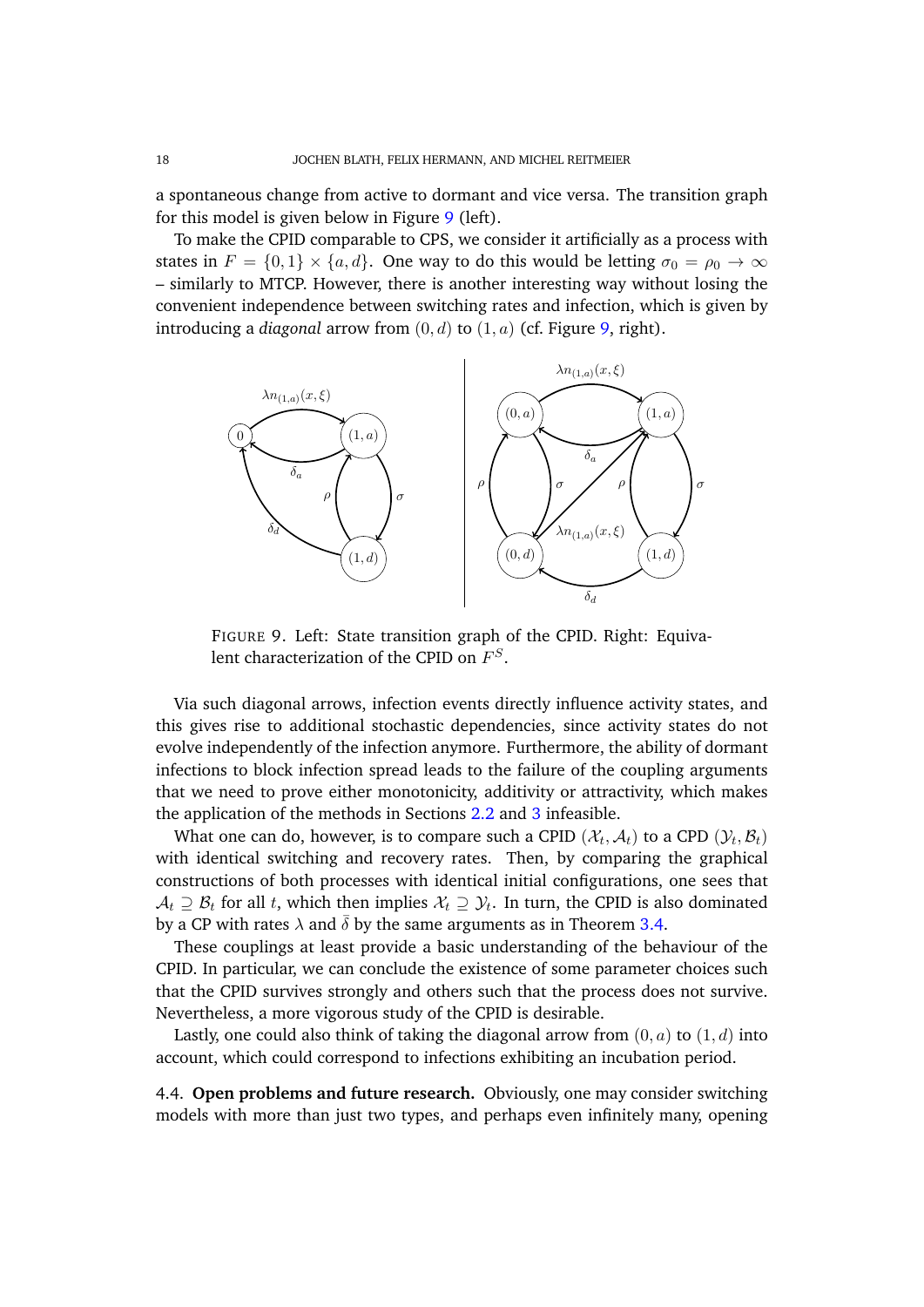a wide modelling range. For the two type case, natural next steps could be the derivation of a complete convergence result, investigation of *strong* survival as well as investigating whether a critical CPS dies out. Indeed, switching has very recently been introduced into systems of random walks, exclusion and inclusion processes, in a form that affects jump rates. In this context, after suitable rescaling, it can be shown that 'upward flows' invalidating Fick's transport law may emerge, which are not possible in single-type scenarios ([\[8\]](#page-18-17)).

#### **REFERENCES**

- <span id="page-18-0"></span>[1] N. Q. Balaban, J. Merrin, R. Chait, L. Kowalik, and S. Leibler. Bacterial persistence as a phenotypic switch. *Science*, 305:1622–1625, 2004.
- <span id="page-18-2"></span>[2] J. Blath, F. Hermann, and M. Slowik. A branching process model for dormancy and seed banks in randomly fluctuating environments. *JOURNAL OF MATHEMATICAL BIOLOGY*, 83(2), AUG 2021.
- <span id="page-18-5"></span>[3] J. Blath and A. Tóbiás. Virus dynamics in the presence of contact-mediated host dormancy. Arxiv *Preprint*, (2107.11242), 2021.
- <span id="page-18-11"></span>[4] M. Bramson, R. Durrett, and R. H. Schonmann. The contact process in a random environment. *Ann. Probab.*, 19(3):960–983, 1991.
- <span id="page-18-7"></span>[5] E. I. Broman. Stochastic domination for a hidden markov chain with applications to the contact process in a randomly evolving environment. *Ann Probab*, 35:2263–2293, 2007.
- <span id="page-18-1"></span>[6] C. Dombry, C. Mazza, and V. Bansaye. Phenotypic diversity and population growth in a fluctuating environment. *Adv. in Appl. Probab.*, 43(2):375–398, 2011.
- <span id="page-18-9"></span>[7] R. Durrett. *Ten lectures on particle systems*, pages 97–201. Springer Berlin Heidelberg, Berlin, Heidelberg, 1995.
- <span id="page-18-17"></span>[8] S. Floreani, C. Giardinà, F. d. Hollander, S. Nandan, and F. Redig. Switching interacting particle systems: scaling limits, uphill diffusion and boundary layer. *J. Stat. Phys.*, 186(3):Paper No. 33, 45, 2022.
- <span id="page-18-8"></span>[9] T. E. Harris. Contact Interactions on a Lattice. *The Annals of Probability*, 2(6):969 – 988, 1974.
- <span id="page-18-4"></span>[10] S. Jackson and F. PC. Bacterial dormancy curbs phage epidemics. *Nature*, 570:173–174, 2019.
- <span id="page-18-12"></span>[11] A. Klein. Extinction of contact and percolation processes in a random environment. *Ann. Probab.*, 22(3):1227–1251, 1994.
- <span id="page-18-6"></span>[12] O. Koyuncum, M. MacGibeny, and L. Enquist. Latent versus productive infection: the alpha herpesvirus switch. *Future Virol.*, 13:431–443, 2018.
- <span id="page-18-3"></span>[13] J. T. Lennon, F. den Hollander, M. Wilke-Berenguer, and J. Blath. Principles of seed banks and the emergence of complexity from dormancy. *NATURE COMMUNICATIONS*, 12(1), AUG 10 2021.
- <span id="page-18-15"></span>[14] T. M. Liggett. *Interacting particle systems*, volume 276 of *Grundlehren der mathematischen Wissenschaften [Fundamental Principles of Mathematical Sciences]*. Springer-Verlag, New York, 1985.
- <span id="page-18-14"></span>[15] T. M. Liggett. Improved upper bounds for the contact process critical value. *The Annals of Probability*, 23(2):697–723, 1995.
- <span id="page-18-10"></span>[16] T. M. Liggett. *Stochastic interacting systems: contact, voter and exclusion processes*, volume 324 of *Grundlehren der mathematischen Wissenschaften [Fundamental Principles of Mathematical Sciences]*. Springer-Verlag, Berlin, 1999.
- <span id="page-18-16"></span>[17] C. Neuhauser. Ergodic theorems for the multitype contact process. *Probab. Theory Related Fields*, 91(3-4):467–506, 1992.
- <span id="page-18-13"></span>[18] D. Remenik. The contact process in a dynamic random environment. *The Annals of Applied Probability*, 18(6):2392 – 2420, 2008.